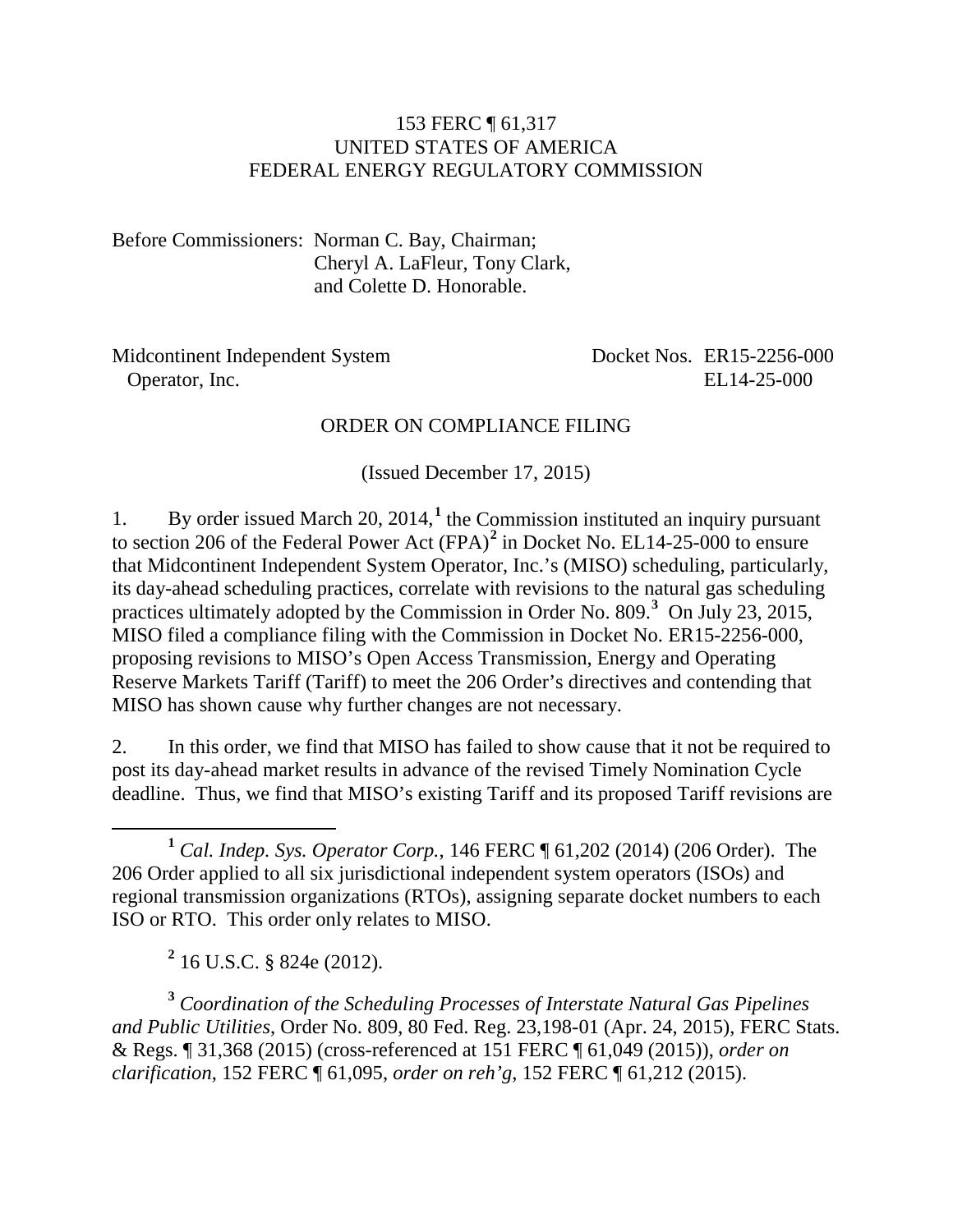unjust and unreasonable, and we reject MISO's compliance filing. Accordingly, we require MISO to submit a further compliance filing within 30 days of the date of issuance of this order moving MISO's day-ahead market results posting time at least 30 minutes in advance of the Timely Nomination Cycle to 1:30 p.m. Eastern Prevailing Time (EPT) (12:30 p.m. Central Clock Time (CCT)). We also require MISO to propose a notification time for its Forward Reliability Assessment Commitment (FRAC)**[4](#page-1-0)** that is sufficiently in advance of the Evening Nomination Cycle.**[5](#page-1-1)**

# **I. Background**

3. Beginning in 1996, the Commission has adopted regulations to standardize the business practices and communication methodologies of interstate natural gas pipelines to create a more integrated and efficient pipeline grid. These regulations were promulgated in the Order No. 587 series of orders,**[6](#page-1-2)** wherein the Commission incorporated by reference into the Commission's regulations standards for interstate natural gas pipeline business practices and electronic communications developed and adopted by the North American Energy Standards Board (NAESB) Wholesale Gas Quadrant (WGQ). The NAESB WGQ standards, including the standard nationwide nomination timeline, were developed to improve the speed and efficiency with which shippers can transact business across interconnecting pipelines.

<span id="page-1-1"></span><span id="page-1-0"></span>**<sup>5</sup>** As discussed below, we find that MISO's proposed FRAC notification time of 6:00 p.m. EPT (5:00 p.m. CCT) would satisfy the requirement that MISO's FRAC notification time be sufficiently in advance of the Evening Nomination Cycle. However, we will permit MISO in its further compliance filing to propose a different FRAC notification time as MISO revises its day-ahead market timeline in response to this order, provided that this time is also sufficiently in advance of the Evening Nomination Cycle.

<span id="page-1-2"></span>**<sup>6</sup>** This series of orders began with the Commission's issuance of *Standards for Business Practices of Interstate Natural Gas Pipelines*, Order No. 587, FERC Stats. & Regs. ¶ 31,038 (1996). The most recent order in this series is Order No. 587-W, issued on October 15, 2015, wherein the Commission incorporated by reference the Version 3.0 WGQ Business Practice Standards. *Standards for Business Practices of Interstate Natural Gas Pipelines*, Order No. 587-W, 80 Fed. Reg. 67,302 (Nov. 2, 2015), FERC Stats. & Regs. ¶ 31,373 (2015) (cross-referenced at 153 FERC ¶ 61,061 (2015)).

**<sup>4</sup>** The FRAC is MISO's reliability unit commitment process.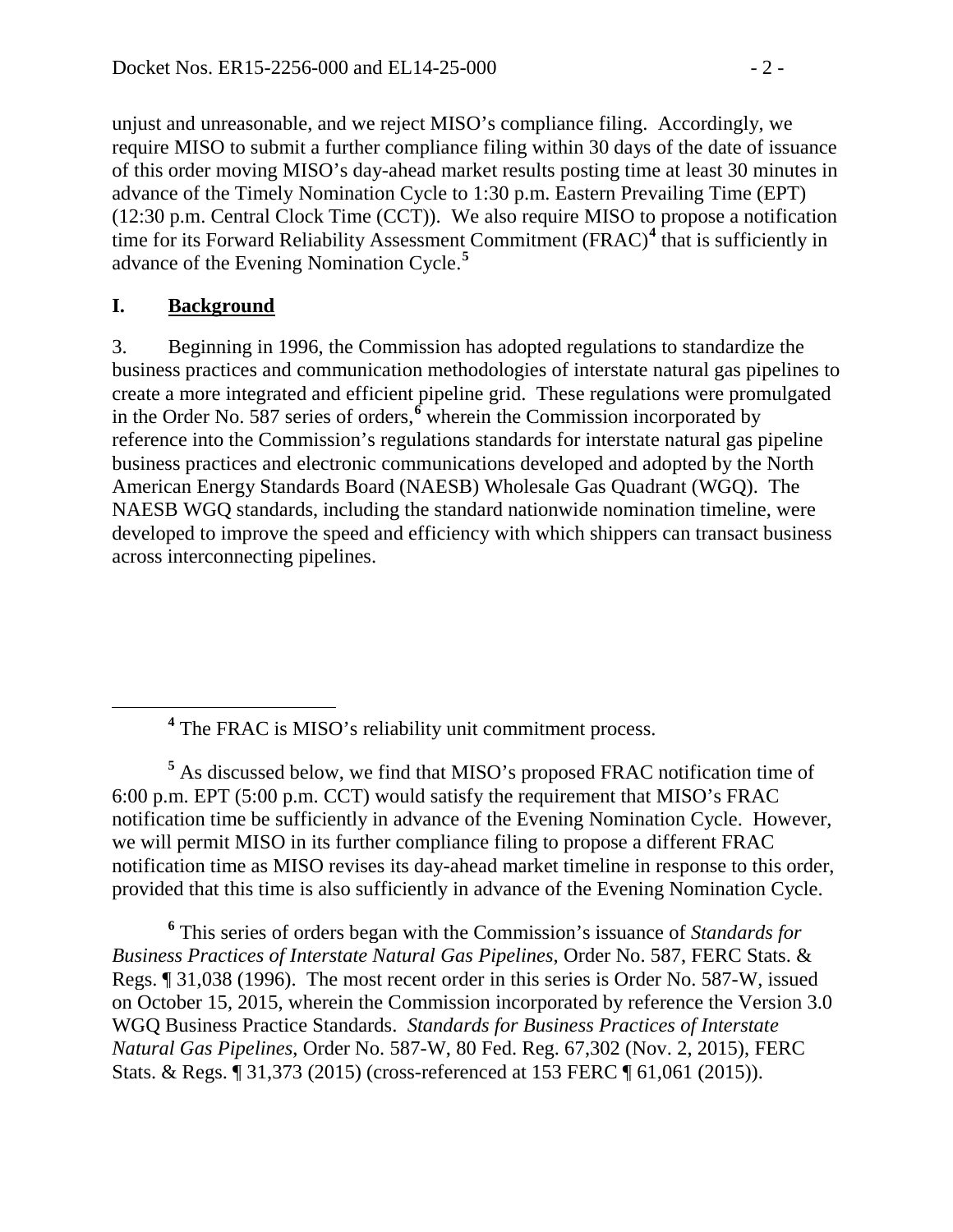4. The NAESB WGQ standards provide a minimum number of nomination opportunities for natural gas shippers to schedule service for the Gas Day, which starts at  $9:00$  a.m. CCT:<sup>[7](#page-2-0)</sup> (a) the Timely Nomination Cycle, which occurs the day before the operating day on which the gas will flow (Gas Day); (b) the Evening Nomination Cycle, which occurs late in the day prior to gas flow and allows shippers to modify their Timely Nomination Cycle schedules; and (c) two intraday nominations (three after implementation of Order No. 809) that occur during the Gas Day. The Commission meanwhile has accepted regional variations in the development of wholesale electric industry scheduling practices.

5. The differences between the day-ahead nationwide natural gas scheduling timeline and the day-ahead regional organized electricity market scheduling timelines can create complications for interstate natural gas pipelines and electric transmission operators in coordinating the scheduling of the two industries. The Timely Nomination Cycle is the most liquid time to acquire both natural gas supply and pipeline transportation capacity. During that cycle, all of a natural gas pipeline's scheduling nomination priorities are in effect: primary firm nominations**[8](#page-2-1)** have priority over secondary firm nominations,**[9](#page-2-2)** and secondary firm nominations have priority over interruptible nominations.**[10](#page-2-3)** Under Commission policy and pipeline tariffs, once firm transportation is scheduled, including secondary firm nominations, it cannot be displaced, or bumped, by another firm or interruptible nomination for that Gas Day.**[11](#page-2-4)**

6. As detailed below, day-ahead electric generation commitments generally occur after the Timely Nomination Cycle. Typically, a natural gas-fired generator must either submit its nomination for natural gas transportation services before it knows when and

<span id="page-2-1"></span>**<sup>8</sup>** Primary firm nominations are nominations of firm transportation from a primary receipt point to a primary delivery point. Order No. 809, FERC Stats. & Regs. ¶ 31,368 at P 72.

<span id="page-2-2"></span>**<sup>9</sup>** Secondary firm nominations are firm nominations that include at least one secondary point. *Id.* P 72 n.134.

<span id="page-2-4"></span><span id="page-2-3"></span>**<sup>10</sup>** Interruptible nominations are nominations for service that is "subject to a prior claim by another customer or another class of service and receives a lower priority than such other classes of service." 18 C.F.R. § 284.9(a)(3) (2015).

**<sup>11</sup>** *See* Order No. 809, FERC Stats. & Regs. ¶ 31,368 at PP 73, 75.

<span id="page-2-0"></span>**<sup>7</sup>** *See* NAESB WGQ Standards 1.3.2. NAESB's standards in general make reference to CCT, which refers to the actual time in the Central Time Zone, reflecting Central Standard Time or Daylight Savings Time, whichever is applicable.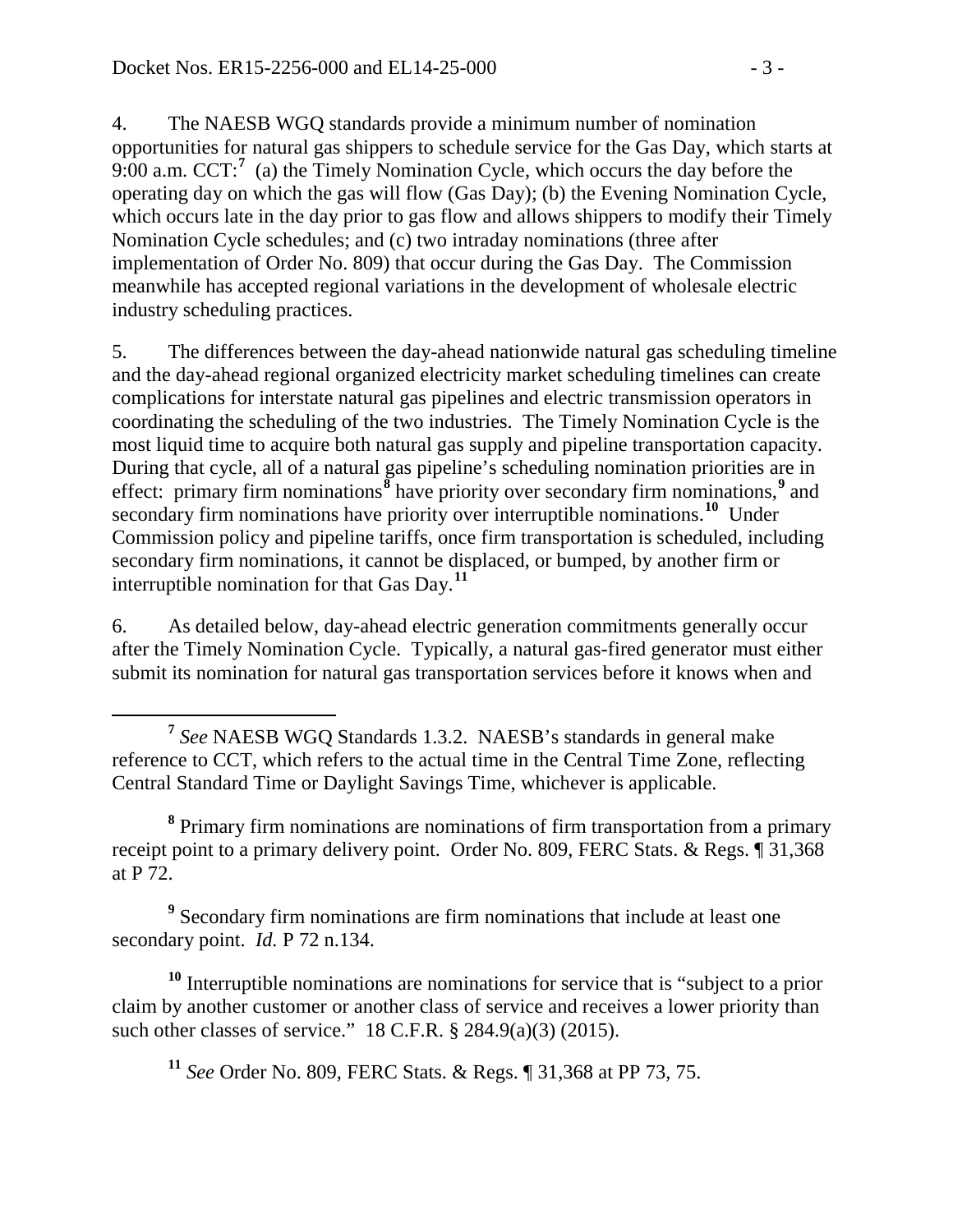how much electricity it will be committed to produce the next day, or it must wait until it receives its day-ahead commitment to nominate natural gas transportation services, with the risk that during some periods natural gas supply and transportation capacity may not be available or economical, given the Independent System Operator (ISO) and Regional Transmission Organization (RTO) day-ahead market clearing price. If a natural gas-fired generator acquires natural gas supply and transportation prior to learning whether it is dispatched, it runs the risk of having to sell off excess natural gas supply and pipeline transportation capacity during the less liquid Evening or intraday Nomination Cycles to the extent its bid does not clear the day-ahead market. If the natural gas-fired generator waits to acquire natural gas supply and pipeline transportation until its bid clears the dayahead market, it would be doing so during the less liquid Evening or intraday Nomination Cycles, where the generator may be unable to acquire pipeline transportation capacity if the pipeline is fully scheduled. While natural gas-fired generators may be able to obtain natural gas supply and pipeline transportation throughout the day during many periods of the year, their ability to procure natural gas supply and pipeline transportation in the most liquid Timely Nomination Cycle may be critical to their ability to provide service during periods when the pipeline is constrained.

7. After the day-ahead electric dispatch schedule is set, ISOs and RTOs also conduct reliability assessments to assess whether they have sufficient generation committed to meet expected load for the following electric operating day. If the day-ahead electric dispatch schedule does not appear adequate to meet load, the ISO or RTO may schedule additional units to be ready during real time. Each ISO and RTO establishes its own timing for the day-ahead schedule and reliability unit commitment. As with the Timely Nomination Cycle, if the ISOs and RTOs do not announce commitments of these generators prior to the Evening Nomination Cycle, those generators might have difficulty obtaining natural gas supply at reasonable prices and scheduling pipeline transportation service using only the intraday nomination cycles.

8. The following table shows each ISO's and RTO's existing day-ahead scheduling timeline: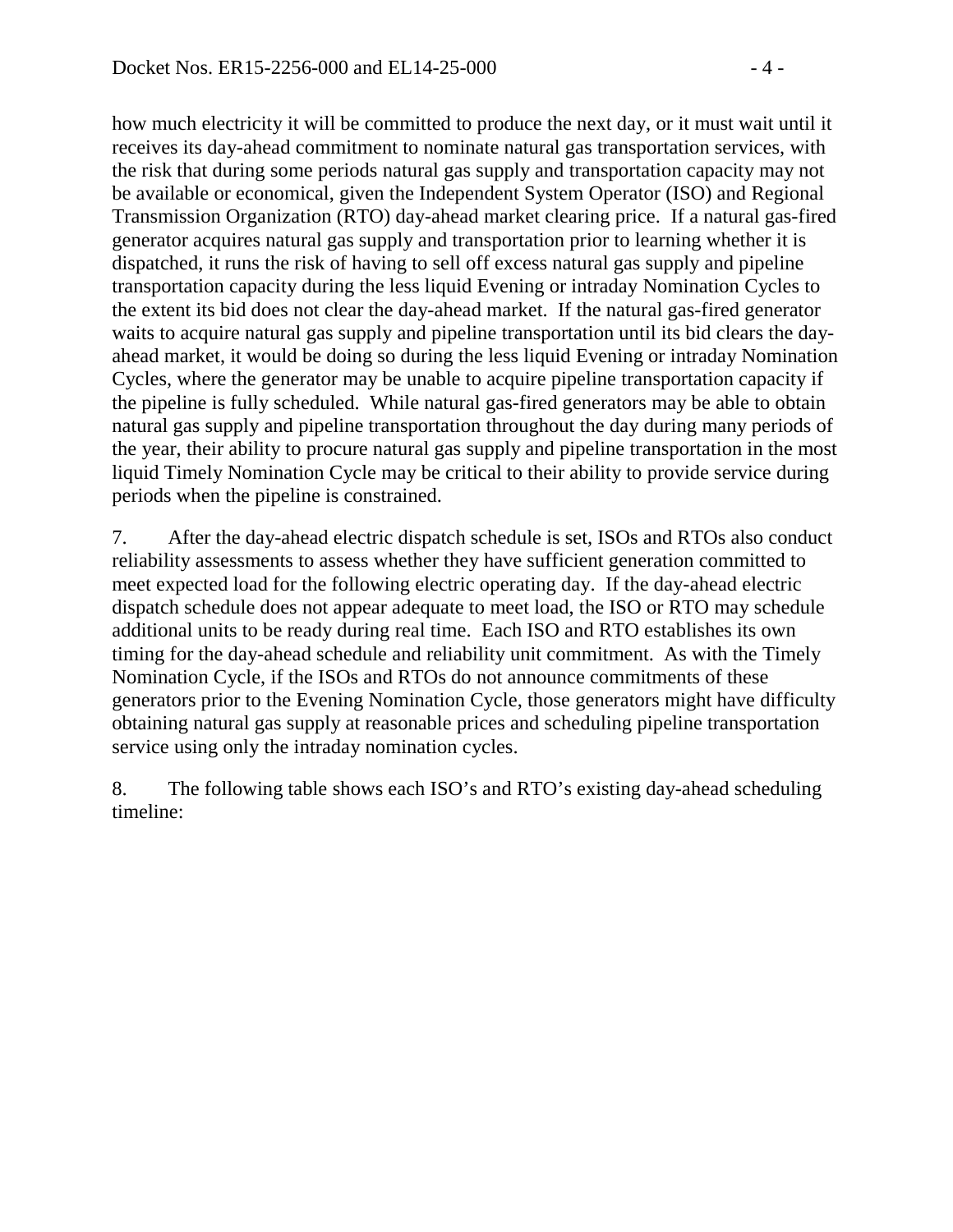| <b>ISO or RTO</b>                                                                       | <b>Time for Bid</b><br><b>Submission (CCT)</b>                                                                                                                                         | <b>Time for Publication</b><br>of Day-Ahead<br><b>Commitment Bids</b><br>(CCT)                                                                                             | <b>Notification of</b><br><b>Reliability Unit</b><br><b>Assessment (CCT)</b>                                                                                             |
|-----------------------------------------------------------------------------------------|----------------------------------------------------------------------------------------------------------------------------------------------------------------------------------------|----------------------------------------------------------------------------------------------------------------------------------------------------------------------------|--------------------------------------------------------------------------------------------------------------------------------------------------------------------------|
| <b>California</b><br>Independent<br><b>System</b><br>Operator<br>Corporation<br>(CAISO) | 12:00 p.m.                                                                                                                                                                             | $3:00$ p.m.                                                                                                                                                                | $3:00$ p.m.                                                                                                                                                              |
| <b>ISO New</b><br><b>England Inc.</b><br>$(ISO-NE)$                                     | 9:00 a.m.                                                                                                                                                                              | $12:30$ p.m.                                                                                                                                                               | 4:00 p.m.                                                                                                                                                                |
| <b>PJM</b><br>Interconnection,<br>L.L.C. (PJM)                                          | 11:00 a.m.                                                                                                                                                                             | $3:00$ p.m.                                                                                                                                                                | $7:00$ p.m.                                                                                                                                                              |
| <b>MISO</b>                                                                             | $10:00$ a.m. (during<br>period of the year<br>not covered by<br>Daylight Savings<br>Time)<br>$11:00$ a.m. (during<br>period of the year<br>covered by Daylight<br><b>Savings Time)</b> | $2:00$ p.m. (during<br>period of the year not<br>covered by Daylight<br>Savings Time)<br>$3:00$ p.m. (during<br>period of the year<br>covered by Daylight<br>Savings Time) | $7:00$ p.m. (during<br>period of the year not<br>covered by Daylight<br>Savings Time)<br>8:00 p.m. (during<br>period of the year<br>covered by Daylight<br>Savings Time) |
| <b>New York</b><br>Independent<br><b>System</b>                                         | $4:00$ a.m.                                                                                                                                                                            | 10:00 a.m.                                                                                                                                                                 | 10:00 a.m.                                                                                                                                                               |

**Table 1 – ISO and RTO Day-Ahead Scheduling[12](#page-4-0)**

<span id="page-4-0"></span>**<sup>12</sup>** This table does not reflect revisions to PJM's day-ahead timeline, to become effective on March 31, 2016, which the Commission recently approved in *PJM Interconnection, L.L.C.*, 153 FERC  $\parallel$  61,209 (2015). Nor does this table reflect revisions to SPP's day-ahead timeline, to become effective October 1, 2016, which the Commission has approved in *Sw. Power Pool, Inc.*, 153 FERC ¶ 61,316 (2015), issued contemporaneously with this order.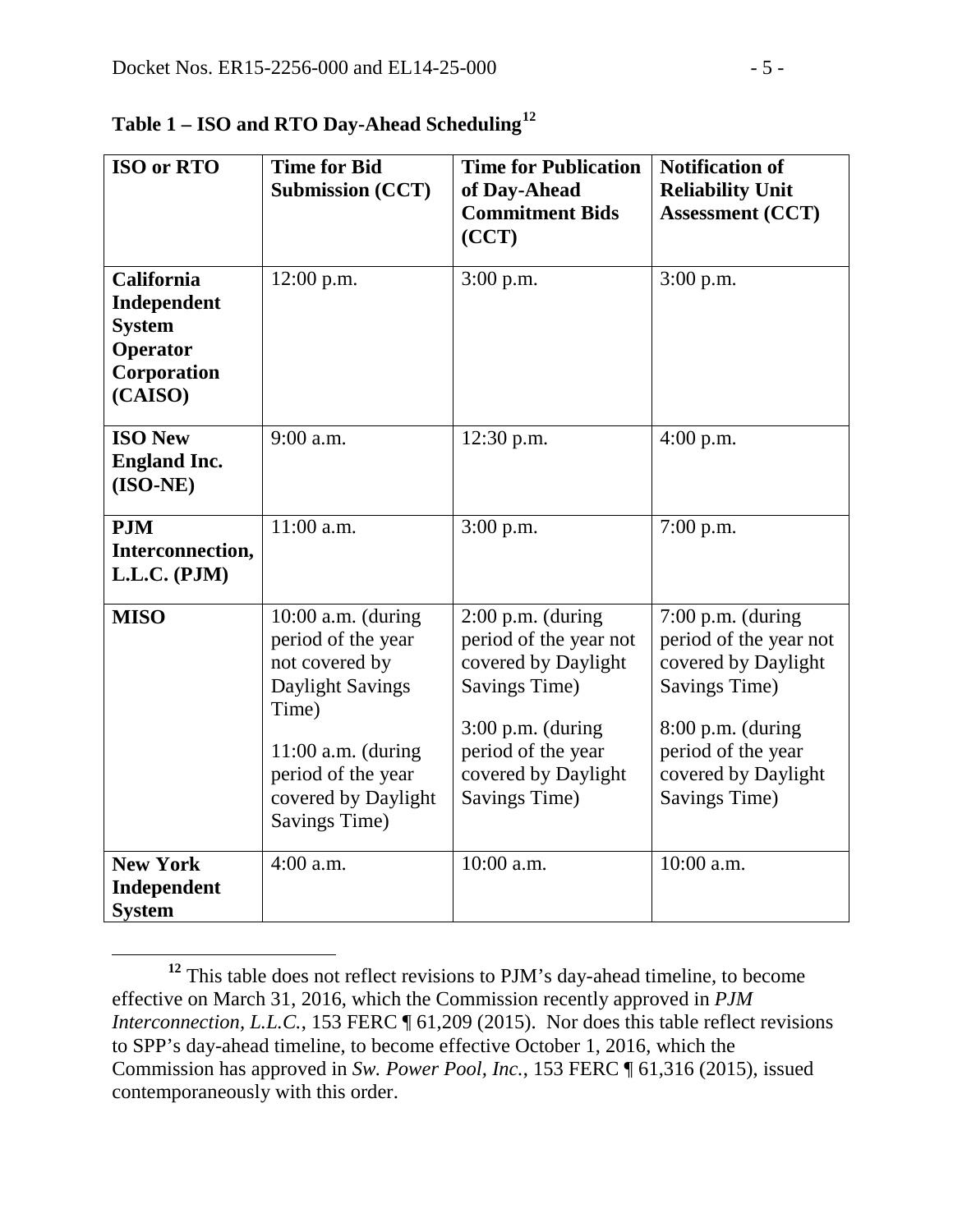| <b>ISO or RTO</b>                             | <b>Time for Bid</b><br><b>Submission (CCT)</b> | <b>Time for Publication</b><br>of Day-Ahead<br><b>Commitment Bids</b><br>(CCT) | <b>Notification of</b><br><b>Reliability Unit</b><br><b>Assessment (CCT)</b> |
|-----------------------------------------------|------------------------------------------------|--------------------------------------------------------------------------------|------------------------------------------------------------------------------|
| Operator, Inc.<br>(NYISO)                     |                                                |                                                                                |                                                                              |
| <b>Southwest</b><br>Power Pool, Inc.<br>(SPP) | $11:00$ a.m.                                   | $4:00$ p.m.                                                                    | 8:00 p.m.                                                                    |

Under existing day-ahead timelines, all ISOs and RTOs (except NYISO) post successful economic dispatch bids *after* the current nomination deadline for the Timely Nomination Cycle at 11:30 a.m. CCT, and MISO and SPP post successful initial reliability unit commitments *after* the current nomination deadline for the Evening Nomination Cycle at 6:00 p.m. CCT.

9. As part of its efforts to coordinate the scheduling practices of the wholesale natural gas and electric industries, and as relevant here, on March 20, 2014, the Commission concurrently issued: (1) a notice of proposed rulemaking in Docket No. RM14-2-000, proposing changes to the scheduling practices of the wholesale natural gas industry; **[13](#page-5-0)** and (2) the 206 Order, instituting an FPA section 206 inquiry into ISO and RTO electric scheduling practices. In the NOPR, the Commission proposed, among other things, to move the Timely Nomination Cycle from 11:30 a.m. CCT to 1:00 p.m. CCT. The Commission proposed this change in order to provide the ISOs and RTOs with additional time in which to post results of their day-ahead markets so that gas-fired generators will know their day-ahead commitments for the following electric operating day in time to submit nominations for pipeline capacity during the Timely Nomination Cycle, the most liquid nomination cycle.

10. The 206 Order directed each ISO and RTO, within 90 days of the issuance of a final rule in Docket No. RM14-2-000, either "(1) to make a filing that proposes tariff changes to adjust the time at which the results of its day-ahead energy market and reliability unit commitment process (or equivalent) are posted to a time that is sufficiently in advance of the Timely and Evening Nomination Cycles, respectively, to allow gasfired generators to procure natural gas supply and pipeline transportation capacity to

<span id="page-5-0"></span>**<sup>13</sup>** *Coordination of the Scheduling Processes of Interstate Natural Gas Pipelines and Public Utilities*, 146 FERC ¶ 61,201 (2014) (NOPR).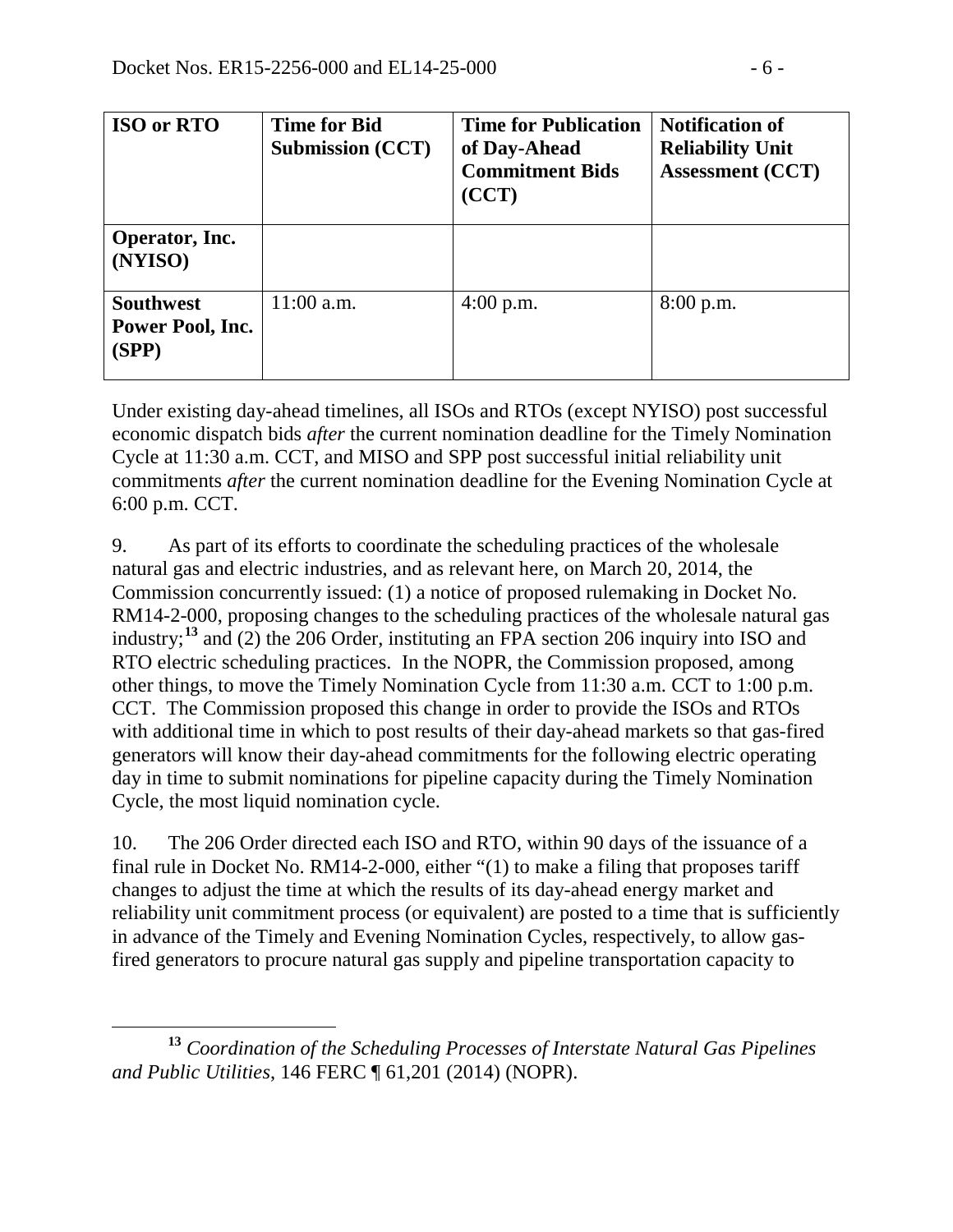serve their obligations, or (2) to show cause why such changes are not necessary."**[14](#page-6-0)** The Commission directed each ISO and RTO to "explain how its proposed modifications are sufficient for gas-fired generators to secure natural gas pipeline capacity prior to the Timely and Evening Nomination Cycles."**[15](#page-6-1)**

11. On April 16, 2015, the Commission issued the final rule in Docket No. RM14-2- 000, Order No. 809, which amended the Commission's regulations to incorporate by reference NAESB's revised standards that changed the nationwide Timely Nomination Cycle nomination deadline from 11:30 a.m. CCT to 1:00 p.m. CCT and revised the intraday nomination timeline to include an additional intraday scheduling opportunity during the Gas Day.<sup>[16](#page-6-2)</sup> The large majority of commenters supported moving the start time for the Timely Nomination Cycle from 11:30 a.m. CCT to 1:00 p.m. CCT, including commenters that did not generally support NAESB's revised intraday nomination timeline.**[17](#page-6-3)** Many commenters to the NOPR stated that moving the Timely Nomination Cycle nomination deadline to 1:00 p.m. CCT would provide generators more time to acquire natural gas supply and pipeline transportation capacity after learning their electric dispatch obligations, provided changes are made to the ISO and RTO scheduling processes.**[18](#page-6-4)** The Commission agreed with these commenters finding that moving the close of the Timely Nomination Cycle from 11:30 a.m. CCT to 1:00 p.m. CCT "will provide generators more time to acquire natural gas supply and pipeline transportation after learning their electric dispatch obligations, *provided changes are made to the ISO and RTO scheduling processes*."**[19](#page-6-5)**

**<sup>14</sup>** 206 Order, 146 FERC ¶ 61,202 at P 19.

**<sup>15</sup>** *Id.*

<span id="page-6-3"></span><span id="page-6-2"></span><span id="page-6-1"></span><span id="page-6-0"></span>**<sup>16</sup>** Order No. 809, FERC Stats. & Regs. ¶ 31,368 at PP 1, 168. Although the NOPR proposed moving the start of the Gas Day from 9:00 a.m. CCT to 4:00 a.m. CCT, the Commission declined to adopt that proposal. *Id.* PP 3, 13.

**<sup>17</sup>** *Id.* P 84.

<span id="page-6-4"></span>**<sup>18</sup>** *Id*.

<span id="page-6-5"></span>**<sup>19</sup>** *Id.* P 87 (emphasis added).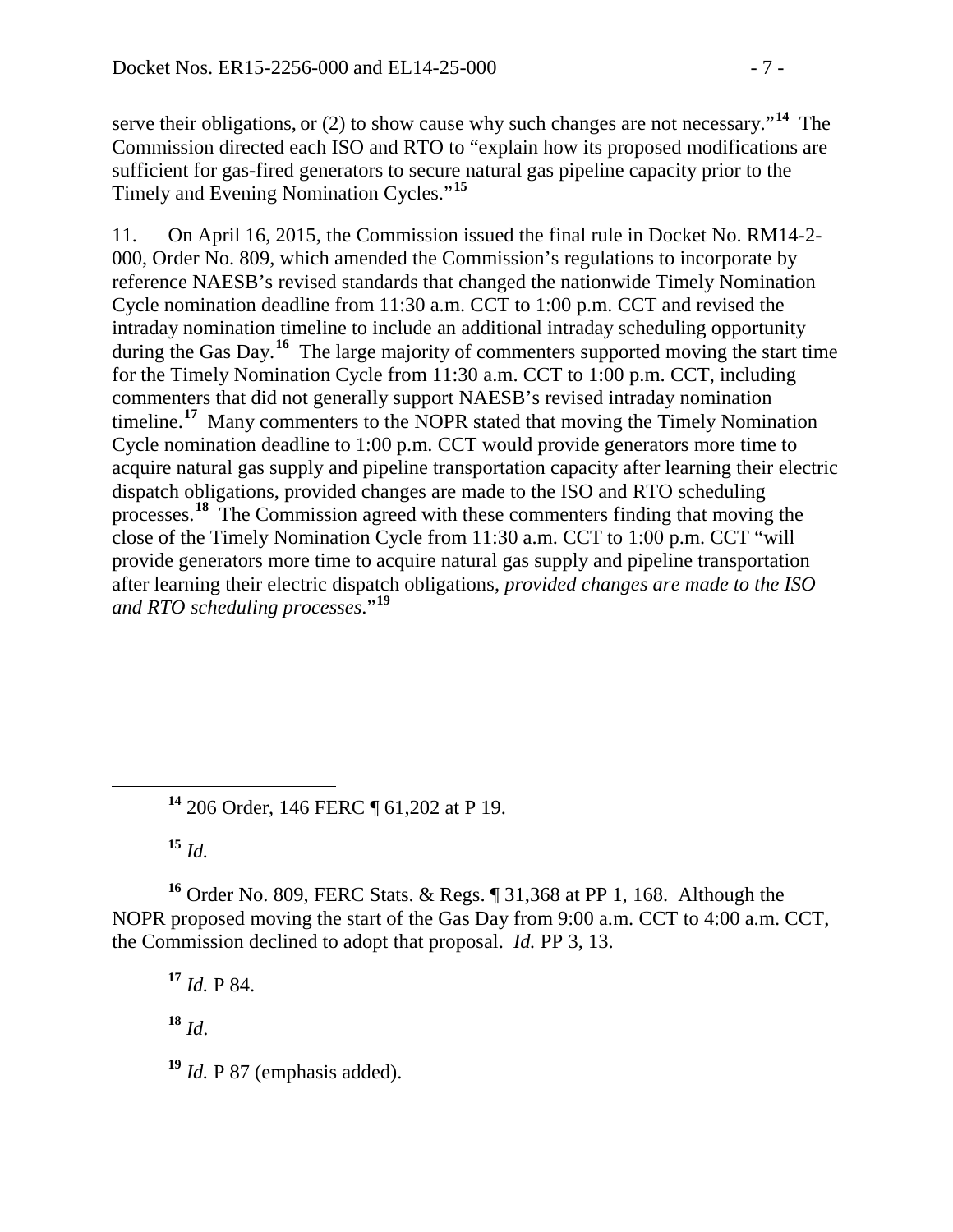12. The following table shows the current NAESB gas nomination timeline and the revised NAESB gas nomination timeline accepted in Order No. 809 and effective April 1, 2016: **[20](#page-7-0)**

|                   | Time Shifts -- All times CCT | <b>Current NAESB</b><br><b>Standards</b> | <b>Revised</b><br><b>NAESB</b><br><b>Standards</b> |
|-------------------|------------------------------|------------------------------------------|----------------------------------------------------|
| <b>Timely</b>     | <b>Nomination Deadline</b>   | 11:30 AM                                 | 1:00 PM                                            |
| <b>Evening</b>    | <b>Nomination Deadline</b>   | 6:00 PM                                  | 6:00 PM                                            |
| <b>Intraday 1</b> | <b>Nomination Deadline</b>   | 10:00 AM                                 | 10:00 AM                                           |
|                   | IT Bump Rights               | bumpable                                 | bumpable                                           |
| <b>Intraday 2</b> | <b>Nomination Deadline</b>   | 5:00 PM                                  | 2:30 PM                                            |
|                   | IT Bump Rights               | no bump                                  | bumpable                                           |
| <b>Intraday 3</b> | <b>Nomination Deadline</b>   |                                          | 7:00 PM                                            |
|                   | IT Bump Rights               |                                          | no bump                                            |

**Table 2 – Current and Revised NAESB Natural Gas Nomination Cycles**

### **II. MISO's Compliance Filing**

# **A. Proposed Tariff Revisions**

13. As summarized in Table 1 above, the day-ahead market trading deadline in MISO is currently 11:00 Eastern Standard Time (EST), which corresponds to 11:00 a.m. EPT (10:00 a.m. CCT) during the period of the year *not* covered by Daylight Savings Time and 12:00 p.m. EPT (11:00 p.m. CCT) during the period of year covered by Daylight Savings Time (from mid-March through early November).**[21](#page-7-1)** MISO posts successful bids for the day-ahead energy market at 3:00 p.m. EST, which corresponds to 3:00 p.m. EPT (2:00 p.m. CCT) during the non-Daylight Savings Time period and 4:00 p.m. EPT (3:00 p.m. CCT) during the Daylight Savings Time period. MISO posts FRAC notifications at 8:00 p.m. EST, which corresponds to 8:00 p.m. EPT (7:00 p.m. CCT) during the non-

<span id="page-7-0"></span>**<sup>20</sup>** *See id.* at app. (emphasis added). *See also Coordination of the Scheduling Processes of Interstate Natural Gas Pipelines and Public Utilities*, 152 FERC ¶ 61,095 (2015) (clarifying that the new day-ahead nomination timelines will apply as of March 31, 2016 for those nominations that will become effective April 1, 2016).

<span id="page-7-1"></span>**<sup>21</sup>** MISO Compliance Filing, Docket No. ER15-2256-000 at 9-10. Eastern Standard Time is the equivalent of Eastern Prevailing Time during the period of the year not covered by Daylight Savings Time and the equivalent of Central Clock Time during the period of year covered by Daylight Savings Time.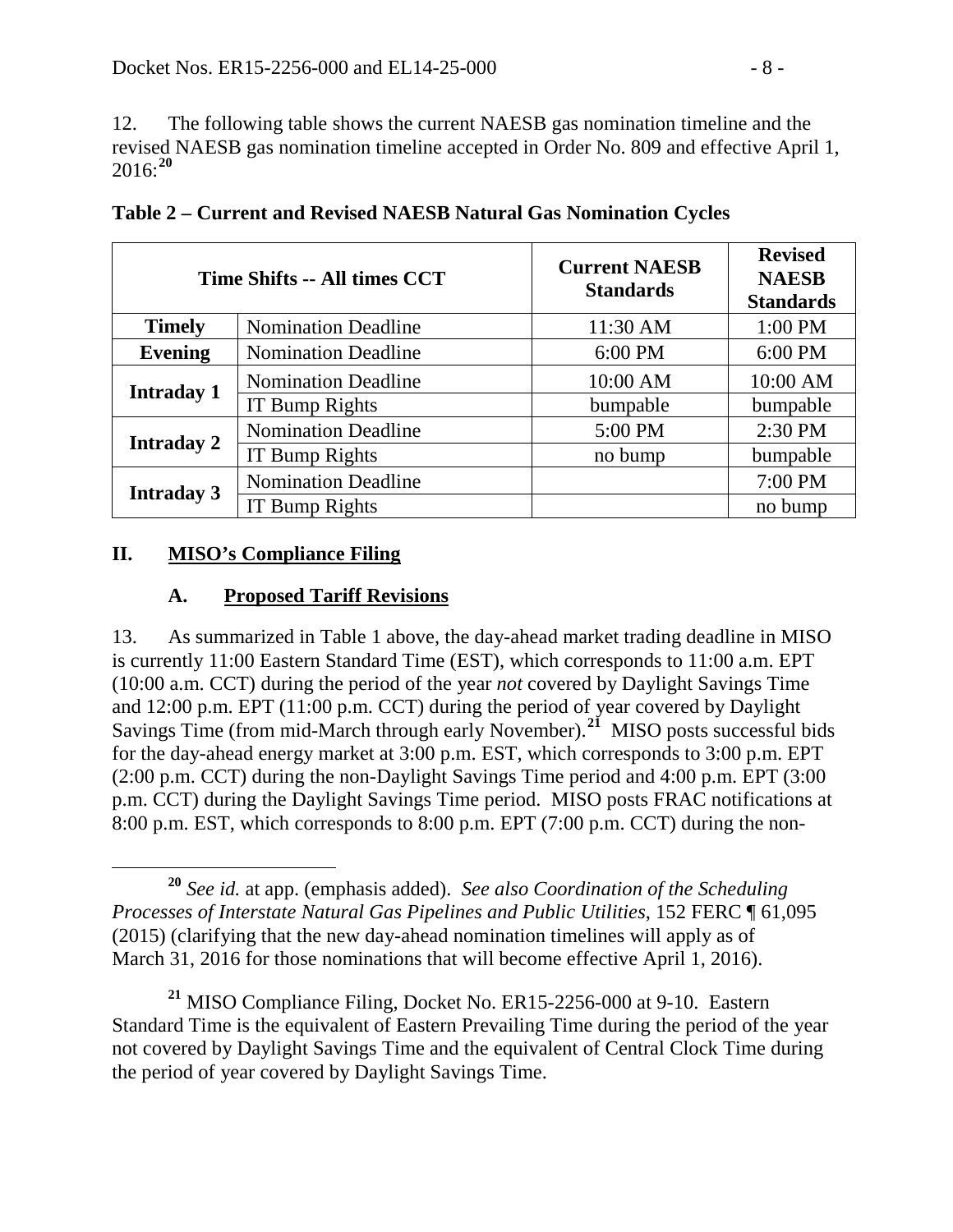Daylight Savings Time period and at 9:00 p.m. EPT (8:00 p.m. CCT) during the Daylight Savings Time period.

14. MISO states that after the Commission issued the NOPR, MISO began a comprehensive evaluation process with its stakeholders and an internal evaluation of options to improve alignment between MISO's day-ahead markets and FRAC with the nomination and scheduling processes for interstate natural gas pipelines. **[22](#page-8-0)** MISO explains that this process built upon efforts relating to scheduling that already had been initiated in MISO's Electric Natural Gas Coordination Task Force stakeholder forum.

15. MISO explains that in August 2014 it developed and discussed with its stakeholders a strawman proposal to move up both the day-ahead market and its FRAC closing times as a possible means of addressing the Commission's requirements in the NOPR.**[23](#page-8-1)** MISO states that it continued to engage stakeholders in a number of Market Subcommittee and Electric Natural Gas Coordination Task Force meetings through early 2015. MISO explains that at the February Market Subcommittee meeting, members passed motions requesting MISO to develop alternatives to moving up the closing time of the day-ahead market to comply with potential changes in natural gas scheduling timelines. MISO explains that MISO discussed with stakeholders the ability to reduce market solve times (i.e., the time between MISO's day-ahead market trading deadline and MISO's day-ahead market results posting, which is used to run MISO's day-ahead market, and the time between MISO's FRAC rebid deadline and MISO's FRAC notifications), and MISO surveyed stakeholders on the alternatives.**[24](#page-8-2)**

16. MISO notes that following issuance of Order No. 809 in April 2015, MISO again engaged its stakeholders and evaluated opportunities to improve reliability and economic efficiency as provided by the revised gas scheduling timelines and affirmation of the existing Gas Day. MISO explains that after extensive consultation with stakeholders, MISO developed additional alternatives to its original strawman proposal. MISO states that it presented its stakeholders with three alternatives for complying with Order No. 809 at its May and June 2015 Market Subcommittee meetings. MISO states that it held further stakeholder discussions and developed a ballot containing three compliance alternatives, which was administered in June 2015.**[25](#page-8-3)**

<span id="page-8-3"></span><span id="page-8-2"></span><span id="page-8-1"></span><span id="page-8-0"></span>**<sup>23</sup>** Under this strawman proposal, MISO's day-ahead market trading deadline would be 9:00 a.m. EPT (8:00 a.m. CCT).

**<sup>25</sup>** *Id.* at 7.

**<sup>22</sup>** MISO Compliance Filing, Docket No. ER15-2256-000 at 1.

**<sup>24</sup>** MISO Compliance Filing, Docket No. ER15-2256-000 at 6-7.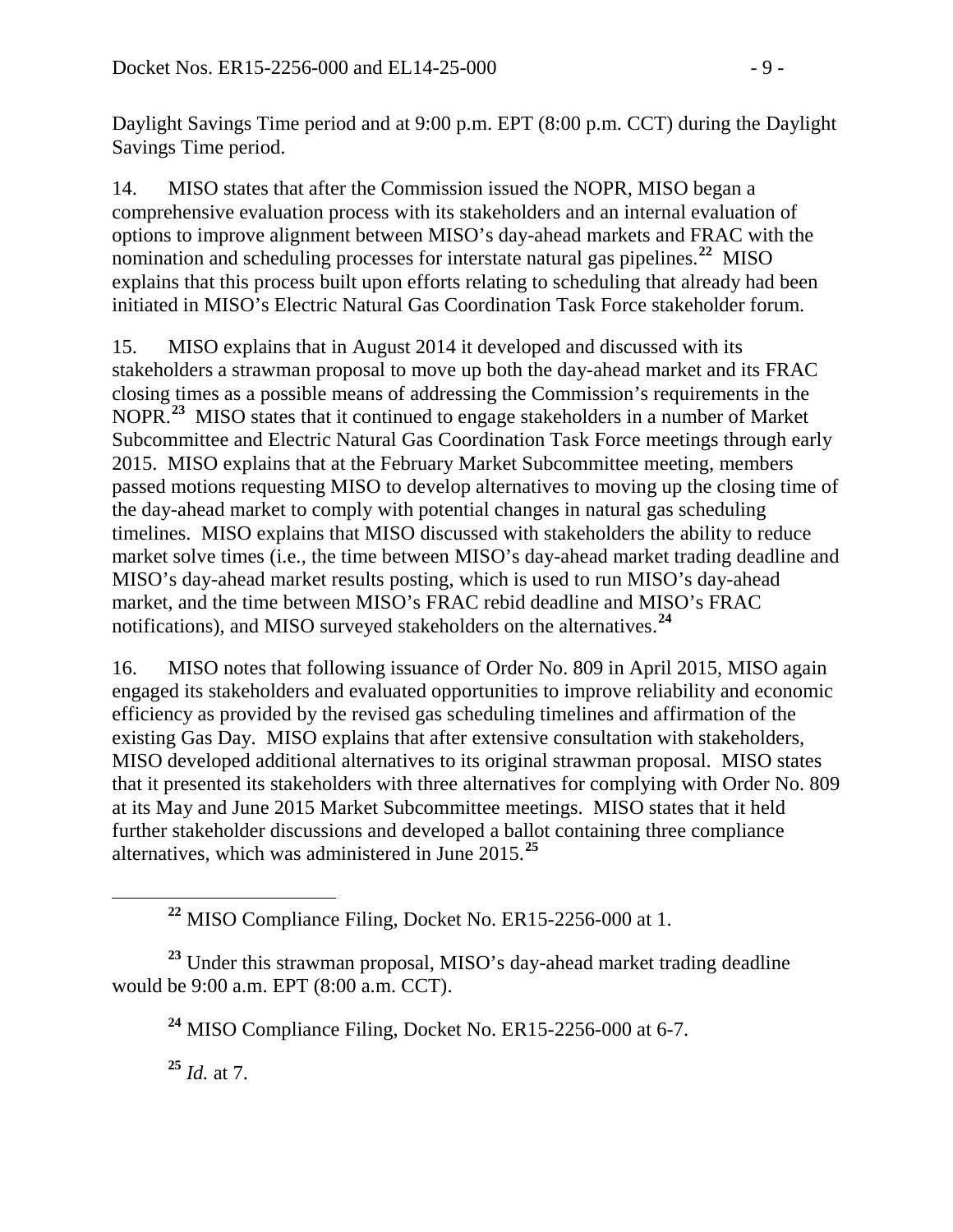17. MISO states that Alternative 1, maintaining the status quo, was supported by most of MISO's stakeholders. **[26](#page-9-0)** MISO states that most MISO stakeholders did not favor Alternative 2, which involved moving up the day-ahead market trading deadline to 10:00 a.m. EPT (9:00 a.m. CCT) and the posting of MISO's day-ahead market results to 1:00 p.m. EPT (12:00 p.m. CCT), one hour before the revised Timely Nomination Cycle deadline.<sup>[27](#page-9-1)</sup> MISO explains that these stakeholders cited concerns relating to "seams" management and greater price uncertainty, with associated uplifts."**[28](#page-9-2)** MISO states that stakeholders also indicated they have learned to manage the electric/natural gas markets timing issues that occur as a result of the status quo, and that stakeholders preferred that MISO allow natural gas trading to occur at the most liquid trading time, which would be encroached on if the day-ahead market trading deadline is moved to 10:00 a.m. EPT (9:00 a.m. CCT). **[29](#page-9-3)** MISO explains that given MISO's regional gas infrastructure and operations, MISO and its members have not experienced the gas scheduling challenges experienced in some of the other RTOs.**[30](#page-9-4)**

18. MISO explains that a majority of MISO's stakeholders, while preferring to maintain the status quo, also supported Alternative 3, which would, *inter alia*, align MISO's day-ahead market with the Intraday 2 Nomination Cycle by posting day-ahead results at 2:00 p.m. EPT (1:00 p.m. CCT). **[31](#page-9-5)** MISO notes that owners of some of the largest gas-fired generators in the MISO region were included in this majority supporting Alternative 3.

19. On July 23, 2015, MISO submitted a compliance filing in response to the 206 Order that proposes revisions to its Tariff consistent with MISO's Alternative 3 proposal, as discussed below. In its compliance filing, MISO proposes to modify the day-ahead market results posting time from 3:00 p.m. EST to 2:00 p.m. EPT (1:00 p.m. CCT) and the FRAC notification time from 8:00 p.m. EST to 6:00 p.m. EPT (5:00 p.m. CCT).

<span id="page-9-2"></span><span id="page-9-1"></span><sup>27</sup> MISO notes that Alternative 2 received nine "yes" votes (18%) and 41 "no" votes (82%), with four abstentions. *Id.*

**<sup>28</sup>** *Id.*

**<sup>29</sup>** *Id.*

**<sup>30</sup>** *Id.*

<span id="page-9-5"></span><span id="page-9-4"></span><span id="page-9-3"></span>**<sup>31</sup>** MISO notes that Alternative 3 received 25 "yes" votes (53%) and 22 "no" votes (47%), with seven abstentions. *Id.*

<span id="page-9-0"></span><sup>&</sup>lt;sup>26</sup> MISO notes that Alternative 1 received 39 "yes" votes (78%) and 11 "no" votes (22%), with five abstentions. *Id.* at 8.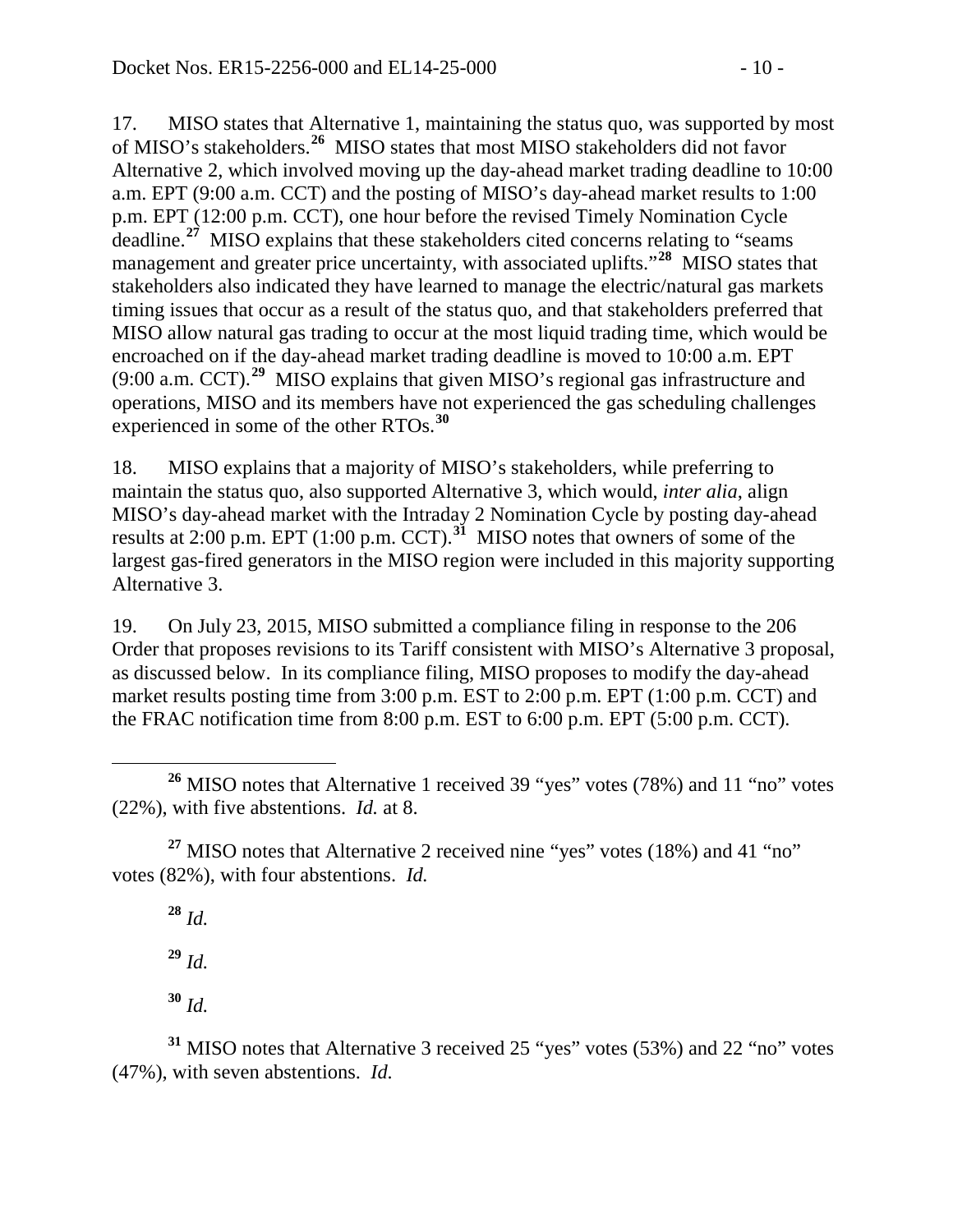MISO proposes to move its day-ahead market trading deadline earlier by one hour during Daylight Savings Time such that the deadline will be 11:00 a.m. EPT (10:00 a.m. CCT) for the entire year. **[32](#page-10-0)** MISO states that moving its day-ahead market trading deadline will effectively impact market administration only during Daylight Savings Time periods of the year. MISO also proposes to reduce the day-ahead market solve time from four hours to three hours.**[33](#page-10-1)** MISO asserts that by removing an hour from MISO's day-ahead market solve time, rather than requiring an earlier market closing, MISO's approach will meet Order No. 809's directive to post market results "sufficiently in advance" of the Evening Nomination Cycle "to allow gas-fired generators to procure natural gas supply and pipeline transportation capacity to serve their obligations" while minimizing the impact to market participants.**[34](#page-10-2)**

20. In addition, MISO proposes to move the FRAC rebid deadline earlier by one hour during non-Daylight Savings Time and by two hours during Daylight Savings Time to 3:00 p.m. EPT (2:00 p.m. CCT) year-around. MISO also proposes to reduce its FRAC solve time from four hours to three hours.**[35](#page-10-3)**

21. The following table presents the revised timelines for MISO day-ahead markets:

| <b>Event</b>            | <b>Current</b>           | <b>Proposed</b>                 |
|-------------------------|--------------------------|---------------------------------|
| <b>Day-Ahead Market</b> | 11:00 a.m. EPT $(10:00)$ | $11:00$ a.m. EPT $(10:00)$ a.m. |
| <b>Trading Deadline</b> | a.m. CCT) (during        | CCT)                            |
|                         | period of the year not   |                                 |

**Table 3 – MISO's Current and Proposed Day-Ahead Schedules**

<span id="page-10-0"></span> **<sup>32</sup>** *Id.* at 9-10. MISO proposes to shift its day-ahead and FRAC timelines from Eastern Standard Time to Eastern Prevailing Time to account for Daylight Savings Time in order to align MISO's administrative timelines more closely to the revised natural gas nomination timelines. MISO argues that this change will achieve consistent deadlines, results posting, and nomination timing timelines, year-round. *Id.* at 8.

**<sup>33</sup>** *Id.* at 9-10.

<span id="page-10-2"></span><span id="page-10-1"></span>**<sup>34</sup>** *Id.* at 9 (quoting Order No. 809, FERC Stats. & Regs. ¶ 31,368 at P 19). MISO states that it is continually improving the performance of its day-ahead market solve times. *Id.* MISO states that it anticipates that, with projected improvements and efficiency gains, it will be able to reduce its day-ahead market solve time to a three hours by mid-2016, in advance of MISO's requested effective date. *Id.*

<span id="page-10-3"></span>**<sup>35</sup>** *Id.* at 9-10.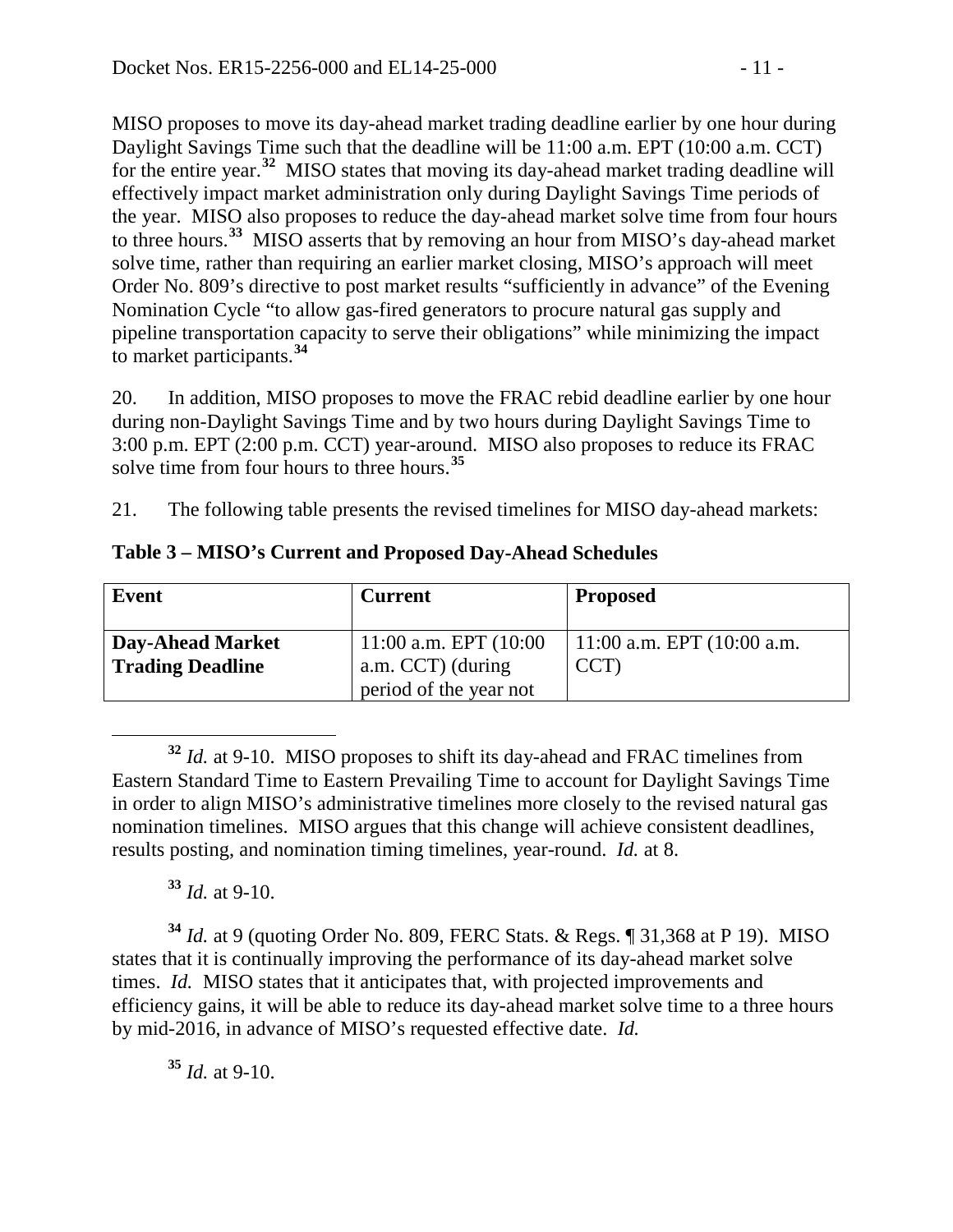| <b>Event</b>                                      | <b>Current</b>                                                                                                     | <b>Proposed</b>               |
|---------------------------------------------------|--------------------------------------------------------------------------------------------------------------------|-------------------------------|
|                                                   | covered by Daylight<br>Savings Time)                                                                               |                               |
|                                                   | 12:00 p.m. EPT $(11:00)$<br>a.m. CCT) (during<br>period of the year<br>covered by Daylight<br><b>Savings Time)</b> |                               |
| <b>Day-Ahead Market</b><br><b>Results Posting</b> | 3:00 p.m. EPT (2:00<br>p.m. CCT) (during<br>period of the year not<br>covered by Daylight<br>Savings Time)         | 2:00 p.m. EPT (1:00 p.m. CCT) |
|                                                   | 4:00 p.m. EPT $(3:00)$<br>p.m. CCT) (during<br>period of the year<br>covered by Daylight<br>Savings Time)          |                               |
| <b>FRAC Rebid Deadline</b>                        | 4:00 p.m. EPT $(3:00)$<br>p.m. CCT)<br>(during period of the<br>year not covered by<br>Daylight Savings Time)      | 3:00 p.m. EPT (2:00 p.m. CCT) |
|                                                   | 5:00 p.m. EPT (4:00<br>p.m. CCT) (during<br>period of the year<br>covered by Daylight<br>Savings Time)             |                               |
| <b>FRAC Notifications</b>                         | 8:00 p.m. EPT (7:00<br>p.m. CCT) (during<br>period of the year not<br>covered by Daylight<br>Savings Time)         | 6:00 p.m. EPT (5:00 p.m. CCT) |
|                                                   | 9:00 p.m. EPT (8:00<br>p.m. CCT)<br>(during period of the                                                          |                               |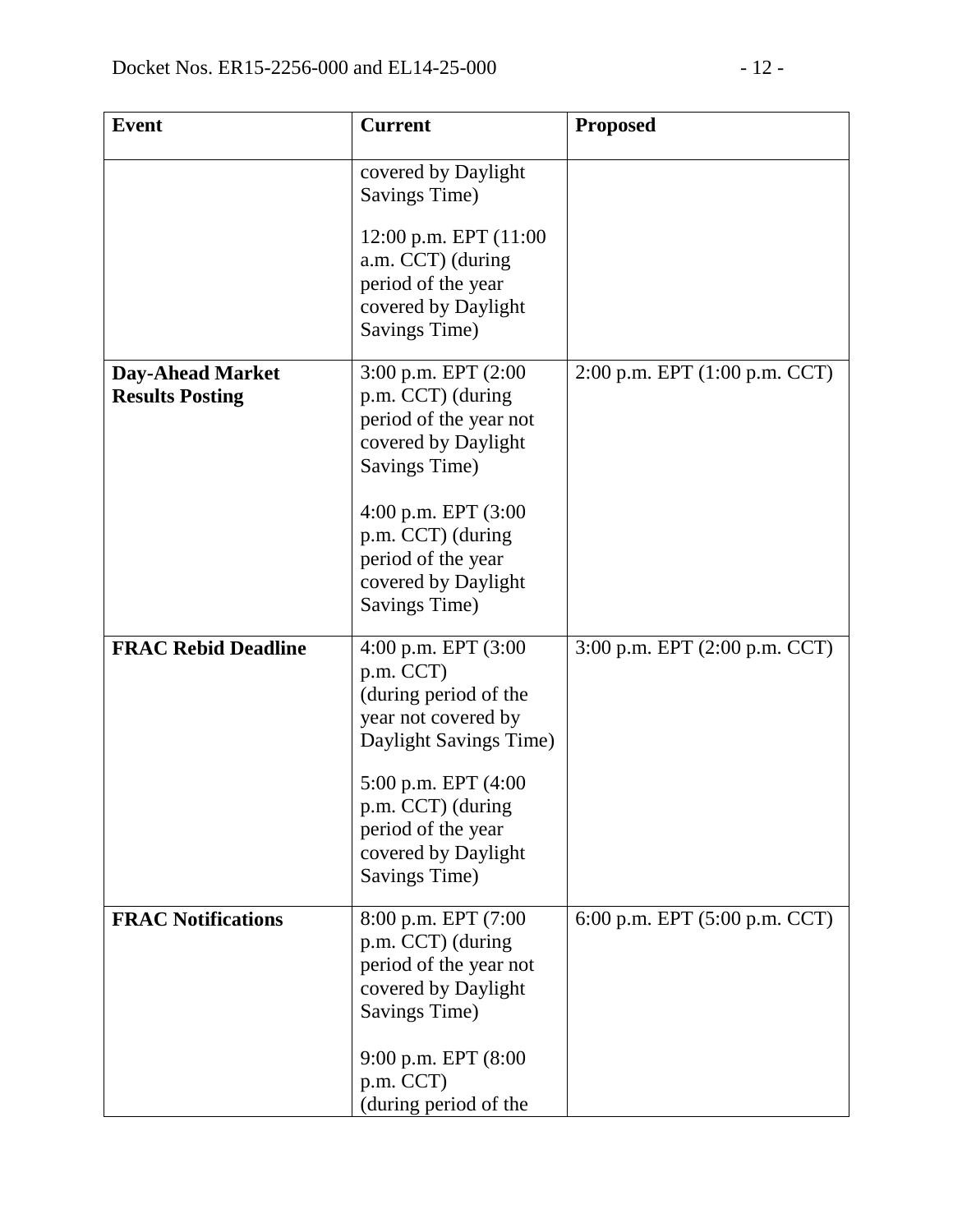| <b>Event</b>                                                    | <b>Current</b>                                                                                                                                                                                                                  | <b>Proposed</b>                                                                                                                                                                                                                       |
|-----------------------------------------------------------------|---------------------------------------------------------------------------------------------------------------------------------------------------------------------------------------------------------------------------------|---------------------------------------------------------------------------------------------------------------------------------------------------------------------------------------------------------------------------------------|
|                                                                 | year covered by<br>Daylight Savings Time)                                                                                                                                                                                       |                                                                                                                                                                                                                                       |
| <b>Day-Ahead Market</b><br><b>Schedules become</b><br>effective | $12:00$ a.m. EPT $(11:00)$<br>p.m. CCT) (during<br>period of the year not<br>covered by Daylight<br>Savings Time)<br>1:00 a.m. EPT $(12:00)$<br>a.m. CCT) (during<br>period of the year<br>covered by Daylight<br>Savings Time) | 12:00 a.m. EPT $(11:00 \text{ p.m.})$<br>CCT) (during period of the year<br>not covered by Daylight<br>Savings Time)<br>1:00 a.m. EPT $(12:00$ a.m.<br>CCT) (during period of the year<br>covered by Daylight Savings<br>$Time)^{36}$ |

22. MISO asserts several benefits to its revised timeline. MISO states that publication of day-ahead market results ahead of the Intraday 2 Nomination Cycle deadline adopted in Order No. 809 will benefit firm shippers because such publication would allow committed and scheduled natural gas-fired generation resources to take advantage of the additional scheduling opportunities to acquire natural gas and nominate transportation in a bumpable cycle for current Gas Day scheduling. **[37](#page-12-1)** MISO argues that given the bifurcation of the electric day across two Gas Days, this timeline will address fuel procurement and scheduling issues and associated unit availability during morning winter ramp and peak periods.

23. MISO explains that publication of the day-ahead market results one hour earlier than current time during non-Daylight Savings Time and two hours earlier than current time during Daylight Savings Time is expected to improve market efficiency.**[38](#page-12-2)** MISO represents, for example, that the posting change will improve unit commitment, resulting in reduced costs, as up to 1,600 MW of longer lead notification generation capacity will

<span id="page-12-2"></span>**<sup>38</sup>** *Id.* at 10.

<span id="page-12-0"></span>**<sup>36</sup>** MISO's proposal to shift its day-ahead and FRAC timelines from EST to EPT does not extend to the time that MISO's day-ahead market schedules become effective. *See id.* at 10. This time would remain 12:00 a.m. EST, which is 12:00 a.m. EPT (11:00 p.m. CCT) during the non-Daylight Savings Time period and 1:00 a.m. EPT (12:00 a.m. CCT) during the Daylight Savings Time period.

<span id="page-12-1"></span>**<sup>37</sup>** *Id.* at 10-11.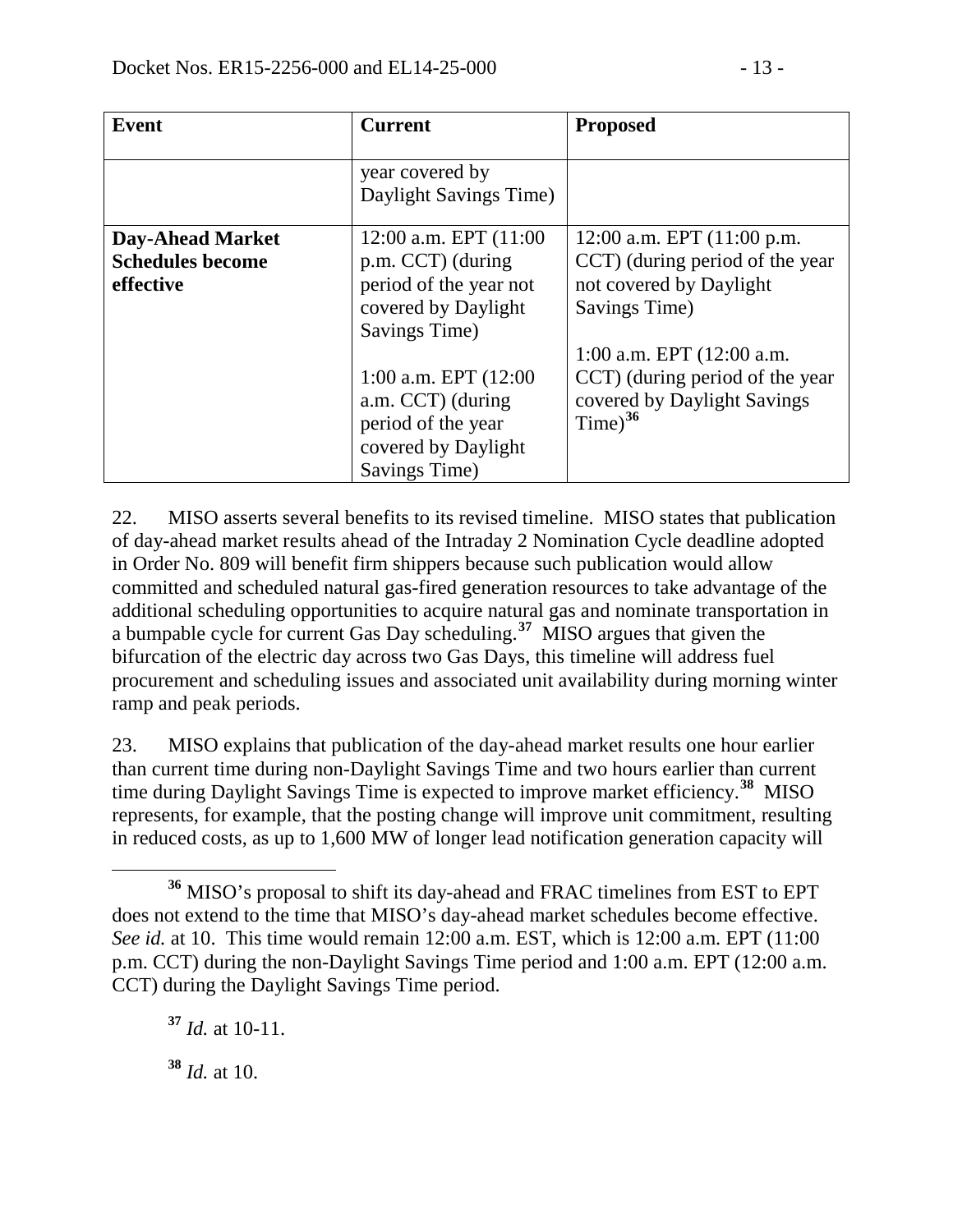be considered in the more robust day-ahead market Security Constrained Unit Commitment process. MISO notes that these units now would only be considered in the Reliability Assessment Commitment process conducted prior to the day-ahead market as specified in section 40.1 of the Tariff. MISO explains that this process is not a robust unit commitment process, but rather a reliability backstop.

24. Further, MISO asserts that the earlier FRAC notification time of 6:00 p.m. EPT (5:00 p.m. CCT) is also expected to improve market efficiency and result in benefits.**[39](#page-13-0)** MISO explains that the change will lower costs by allowing up to 4,214 MW of longer lead notification generation resources to be considered due to the longer start-up time period allowed.

25. MISO explains that completing the FRAC process and notifying Market Participants one hour ahead of the Evening Nomination Cycle will also allow committed natural gas-fired generation resources to acquire natural gas and nominate transportation for the next Gas Day to meet obligations, including afternoon peak periods.**[40](#page-13-1)**

# **B. Show Cause Explanation**

26. MISO asserts that it has shown cause as to why posting day-ahead market results ahead of the Timely Nomination Cycle is not necessary.**[41](#page-13-2)** MISO asserts that its proposed revisions strike a reasonable balance between achieving the Commission's intended longterm benefits from revising the Timely Nomination Cycle with MISO's stakeholder preferences, incremental market efficiency gains, and reliability improvements.**[42](#page-13-3)** MISO argues that its proposal provides the functional benefits sought by the Commission while honoring the preference of stakeholders to maintain a later morning day-ahead market trading deadline in order to allow sufficient time to finalize commercial decisions and to formulate bids and orders. MISO further notes that it and its members have not experienced the natural gas scheduling challenges expressed by market participants in some of the other ISOs and RTOs. **[43](#page-13-4)**

<span id="page-13-1"></span><span id="page-13-0"></span>27. MISO argues that posting day-ahead market results ahead of the revised Timely Nomination Cycle deadline in the MISO region would not address issues with procuring

<span id="page-13-4"></span><span id="page-13-3"></span><span id="page-13-2"></span> **<sup>39</sup>** *Id.* at 11. **<sup>40</sup>** *Id.* **<sup>41</sup>** *Id.* at 8. **<sup>42</sup>** *Id.* at 11. **<sup>43</sup>** *Id.* at 2.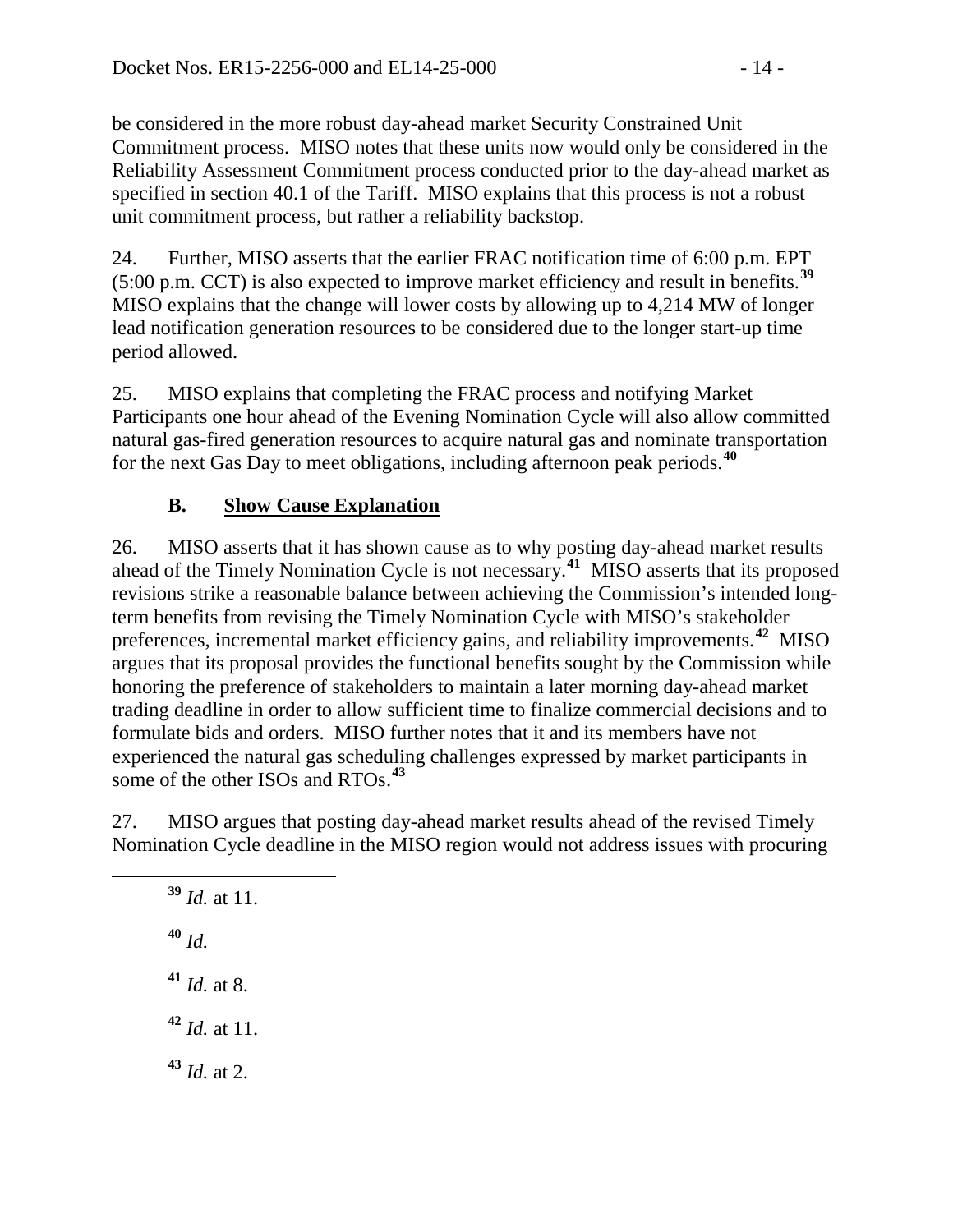and scheduling natural gas to meet winter morning ramps and peaks, which require the use of Intraday Nomination Cycles. **[44](#page-14-0)** MISO asserts that because Order No. 809 did not include the morning electric ramp and evening peak within a single Gas Day, aligning the day-ahead market with the Timely Nomination Cycle is less imperative. MISO posits that posting day-ahead market results prior to the revised Intraday 2 Nomination Cycle will provide natural gas-fired generators enhanced opportunities to acquire and schedule natural gas for the morning ramp and peak period during times of critical natural gas supply periods, thus mitigating potential reliability issues.

28. MISO states that its stakeholders prefer to keep the day-ahead market trading deadline no earlier than 11:00 a.m. EPT (10:00 a.m. CCT). **[45](#page-14-1)** MISO explains that a majority of its footprint operates in the Central Time Zone, and plant personnel and commercial operations rely on morning work hours to determine generation resource availability and capability, develop forecasts, and formulate bids and offers. MISO notes that stakeholders consistently expressed that earlier market deadlines will have negative impacts to their business in terms of (1) earlier staff start times; (2) measurable costs; (3) measureable risks; (4) degraded forecast accuracy; and (5) uncertainty around unit availability and capability. MISO adds that its market participants assert keeping the close of the day-ahead market no later than 11:00 a.m. EPT (10:00 a.m. CCT) allows sufficient time for price discovery during the most liquid trading period for natural gas that occurs each weekday morning. MISO argues that improving this price discovery will also allow offers placed into the day-ahead market to be more representative of actual costs, leading to more accurate day-ahead market results.

29. MISO states that its market participants claim, and have demonstrated, their ability to mitigate risk associated with natural gas acquisition and scheduling given available infrastructure and services in the MISO market footprint.**[46](#page-14-2)** MISO cites firm shippers as claiming that scheduling natural gas during the Evening Nomination Cycle is nearly as good in the MISO region as scheduling in the Timely Nomination Cycle for next day natural gas due to bumping rules.**[47](#page-14-3)** Similarly, MISO cites non-firm shippers as indicating that scheduling natural gas requirements in the Timely Nomination Cycle for next day natural gas may be no more effective or beneficial than scheduling in the Evening Nomination Cycle because transactions accepted in the Timely Nomination Cycle may be bumped due to priority. MISO notes that to meet afternoon system peaks

- <span id="page-14-0"></span>**<sup>44</sup>** *Id.* at 11-13.
- <span id="page-14-1"></span>**<sup>45</sup>** *Id.* at 12.
- <span id="page-14-2"></span>**<sup>46</sup>** *Id.*
- <span id="page-14-3"></span>**<sup>47</sup>** *Id.*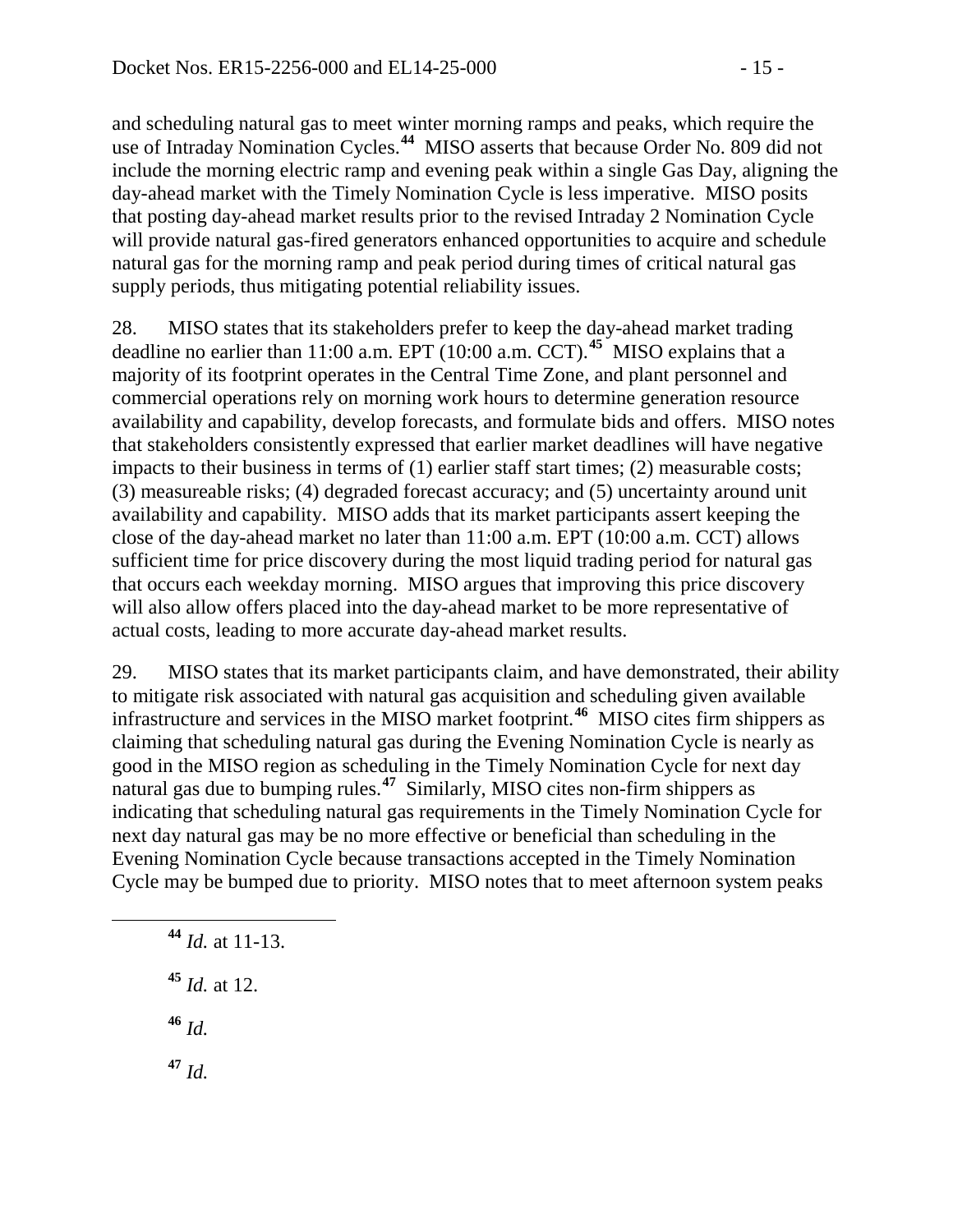during summer months, some market participants have preferred price certainty to volume certainty and can utilize the Evening Nomination Cycle to alter schedules once day-ahead electric schedules are known.**[48](#page-15-0)** MISO asserts that the day-ahead and FRAC posting times are sufficiently in advance of the revised Evening Nomination Cycle, thus meeting this directive of Order No. 809. **[49](#page-15-1)**

30. MISO expects that its proposal will result in improved alignment with PJM and SPP.**[50](#page-15-2)** MISO foresees that its proposal will help ensure continued approximate alignment in market and commitment timelines so that any differences are minimized rather than further exacerbated.

31. MISO requests that the Commission accept its compliance filing and its proposed Tariff revisions to be effective November 5, 2016 for the Operating Day on November 6, 2016. MISO requests waiver of 18 C.F.R. § 35.3(a)(1), which requires that proposed revisions to rate schedules be filed no earlier than 120 days before their requested effective date. MISO asserts that good cause exists to grant this waiver because of the complexity of the processes impacted by the changes proposed in the compliance filing and the need to develop and to enhance software and related processes to support the implementation.**[51](#page-15-3)**

# **III. Notices, Interventions, and Pleadings**

32. Notice of the 206 Order in Docket No. EL14-25-000 was published in the *Federal Register*, 79 Fed. Reg. 16,791 (2014). Motions to intervene or notices of intervention were filed by Algonquin Gas Transmission, LLC, Alliant Energy Corporate Services, Inc. (Alliant), Ameren Services Company, America's Natural Gas Alliance, American Electric Power Service Corporation, American Gas Association, American Municipal Power, Inc., American Public Power Association, Arizona Public Service Company, Atmos Energy Corporation, Atmos Energy Marketing LLC and Trans Louisiana Gas Pipeline, Inc., Atmos Pipeline Texas, Big Sandy Pipeline, LLC, Calpine Corporation, CenterPoint Energy Resources Corp., Central Kentucky Transmission Company, Coalition of MISO Transmission Customers, Columbia Gulf Transmission, LLC, Crossroads Pipeline Company, DC Office of the People's Counsel, Delaware Division of the Public Advocate, Dominion Resources Services, Inc., DTE Electric Company, DTE

<span id="page-15-0"></span>**<sup>48</sup>** *Id.*

<span id="page-15-2"></span>**<sup>50</sup>** *Id.* at 13.

<span id="page-15-3"></span>**<sup>51</sup>** *Id.* at 14.

<span id="page-15-1"></span>**<sup>49</sup>** *Id.* at 9 (quoting Order No. 809, FERC Stats. & Regs. ¶ 31,368 at P 19).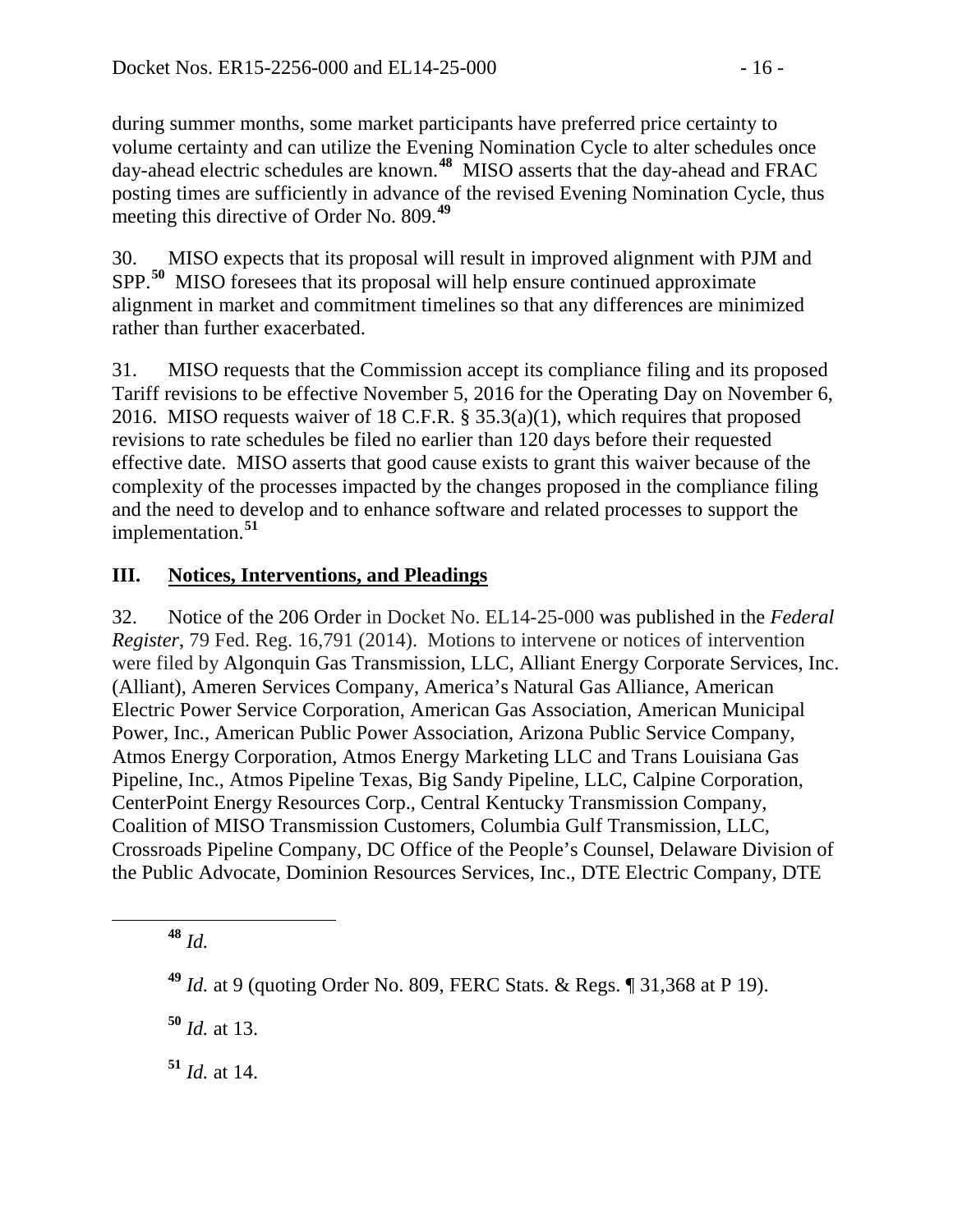Gas Company, Duke Energy Corporation, Duke Energy Corporation Subsidiaries,**[52](#page-16-0)** Duquesne Light Company, Duquesne Power, LLC, Dynegy Marketing and Trade, LLC, East Tennessee Natural Gas, LLC, Edison Electric Institute, Electric Power Supply Association (EPSA), Electricity Consumers Resource Council, Entergy Services, Inc., Exelon Corporation, Gulfstream Natural Gas System, L.L.C., Interstate Natural Gas Association of America, Macquarie Energy LLC, Maritimes & Northeast Pipeline, L.L.C., MidAmerican Energy Company (MidAmerican), Mississippi Public Service Commission, Missouri Public Service Commission, Morgan Stanley Capital Group Inc., National Rural Electric Cooperative Association, Natural Gas Supply Association (NGSA), New England States Committee on Electricity, New York Transmission Owners, **[53](#page-16-1)** Northern Indiana Public Service Company, NRG Companies I, **[54](#page-16-2)** Old Dominion Electric Cooperative, Ozark Gas Transmission, L.L.C., Pacific Gas and Electric Company, Pennsylvania Office of Consumer Advocate, PSEG Companies, **[55](#page-16-3)** Public Utilities Commission of The State of California, Puget Sound Energy, Inc., Repsol Energy North America Corporation, South Mississippi Electric Power Association, Southeast Supply Header, LLC, Southern California Generation Coalition, Southern Company Services, Inc., Tennessee Valley Authority, Texas Eastern Transmission, LP, Vitol Inc., Wabash Valley Power Association, Inc. Western Power Trading Forum, Wisconsin Electric Power Company, and Xcel Energy Services Inc. Comments were filed by Midcontinent Independent System Operator, Inc. and Puget Sound Energy, Inc.

33. Notice of MISO's July 23, 2015 compliance filing in Docket No. ER15-2256-000 was published in the *Federal Register*, 80 Fed. Reg. 45,217 (2015), with interventions and protests due on or before August 13, 2015. Timely motions to intervene were filed by Alliant, Ameren Services Company, America's Natural Gas Alliance, Consumers

<span id="page-16-1"></span>**<sup>53</sup>** New York Transmission Owners include Central Hudson Gas & Electric Corporation, Consolidated Energy Company of New York, Inc., Long Island Power Authority, New York Power Authority, New York State Electric & Gas Corporation, Niagara Mohawk Power Corporation d/b/a National Grid, Orange and Rockland Utilities, Inc., and Rochester Gas and Electric Corporation.

<span id="page-16-2"></span>**<sup>54</sup>** NRG Companies I include NRG Power Marketing LLC, GenOn Energy Management, LLC, Bayou Cove Peaking Power LLC, Big Cajun I Peaking Power LLC, Cottonwood Energy Company LP, Louisiana Generating LLC, NRG Sterlington Power LLC, and NRG Wholesale Generation LP.

<span id="page-16-3"></span>**<sup>55</sup>** PSEG Companies include PSEG Energy Resources & Trade LLC and PSEG Power LLC.

<span id="page-16-0"></span>**<sup>52</sup>** Duke Energy Corporation Subsidiaries include Duke Energy Carolinas, LLC, Duke Energy Progress, Inc., and Duke Energy Florida, Inc.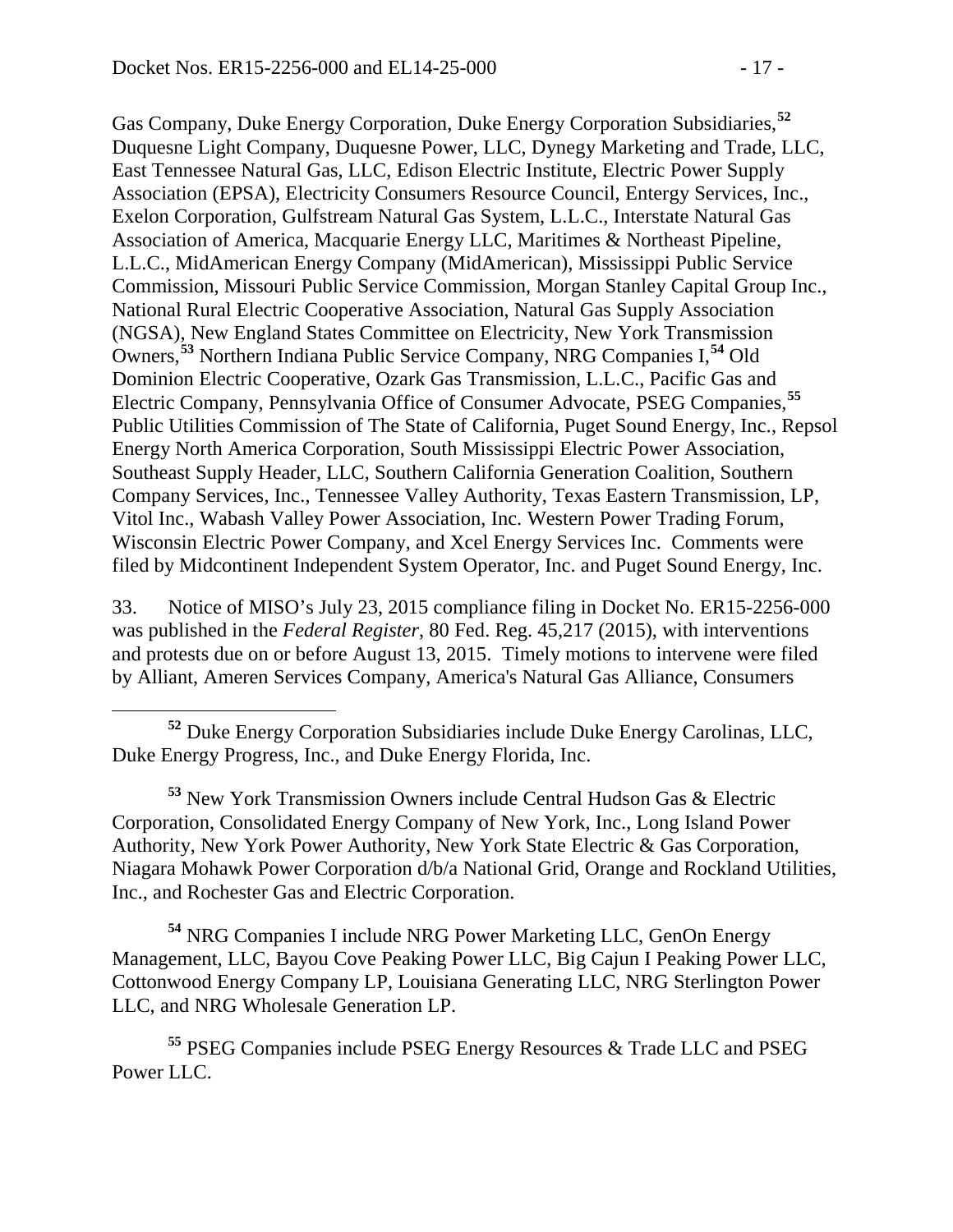Energy Company, Exelon Corporation, EPSA, Interstate Natural Gas Association of America, Manitoba Hydro, MidAmerican, NGSA, Northern Indiana Public Service Company, NRG Companies II,**[56](#page-17-0)** Wisconsin Electric Power Company, WPPI Energy (WPPI), and Xcel Energy Inc. American Gas Association, Duke Energy Corporation, and Wabash Valley Power Association, Inc. each filed a motion to intervene out-of-time.

34. Alliant, MidAmerican, NGSA, and WPPI filed comments. On August 14, 2015, EPSA and NRG Companies II filed untimely comments, and on August 18, 2015, NRG Companies II also filed an untimely protest. On August 28, 2015, MISO filed an answer to EPSA's comments and NRG Companies II's comments and protest. On September 8, 2015, NRG Companies II filed an answer to MISO's answer.

35. Commenters are generally supportive of MISO's proposal. Both Alliant and WPPI support MISO's filing as proposed,<sup>[57](#page-17-1)</sup> and MidAmerican asserts that the Commission should conditionally accept MISO's proposal,**[58](#page-17-2)** although these commenters note their initial preference for maintaining the status quo.**[59](#page-17-3)** Alliant and WPPI assert that MISO's filing represents an appropriate balance between MISO's perceived needs to comply with the Commission's directives and the operational needs of MISO's stakeholders.**[60](#page-17-4)** Similarly, MidAmerican asserts that MISO's proposal reasonably balances trade-offs between competing advantages, disadvantages, and costs.**[61](#page-17-5)**

36. Alliant, WPPI, and MidAmerican agree with MISO that it is unnecessary for MISO to move the posting of MISO's day-ahead market results in advance of the Timely Nomination Cycle. Alliant and WPPI note that the MISO region has not experienced problems with natural gas scheduling due to differences in scheduling timelines between

<span id="page-17-0"></span> **<sup>56</sup>** NRG Companies II are NRG Power Marketing LLC and GenOn Energy Management, LLC.

**<sup>57</sup>** Alliant Comments at 4; WPPI Comments at 1.

<span id="page-17-2"></span><span id="page-17-1"></span>**<sup>58</sup>** MidAmerican Comments at 5. MidAmerican argues that the Commission should condition acceptance of MISO's proposal on MISO's ability to clear its day-ahead market and FRAC within three hours and to implement further market enhancements. MidAmerican states that MISO should be directed to provide status reports so that unanticipated problems can be identified promptly, allowing MISO's proposal to be adjusted if necessary.

<span id="page-17-3"></span>**<sup>59</sup>** Alliant Comments at 4; WPPI Comments at 4-5; MidAmerican Comments at 7.

<span id="page-17-4"></span>**<sup>60</sup>** Alliant Comments at 4; WPPI Comments at 5.

<span id="page-17-5"></span>**<sup>61</sup>** MidAmerican Comments at 7.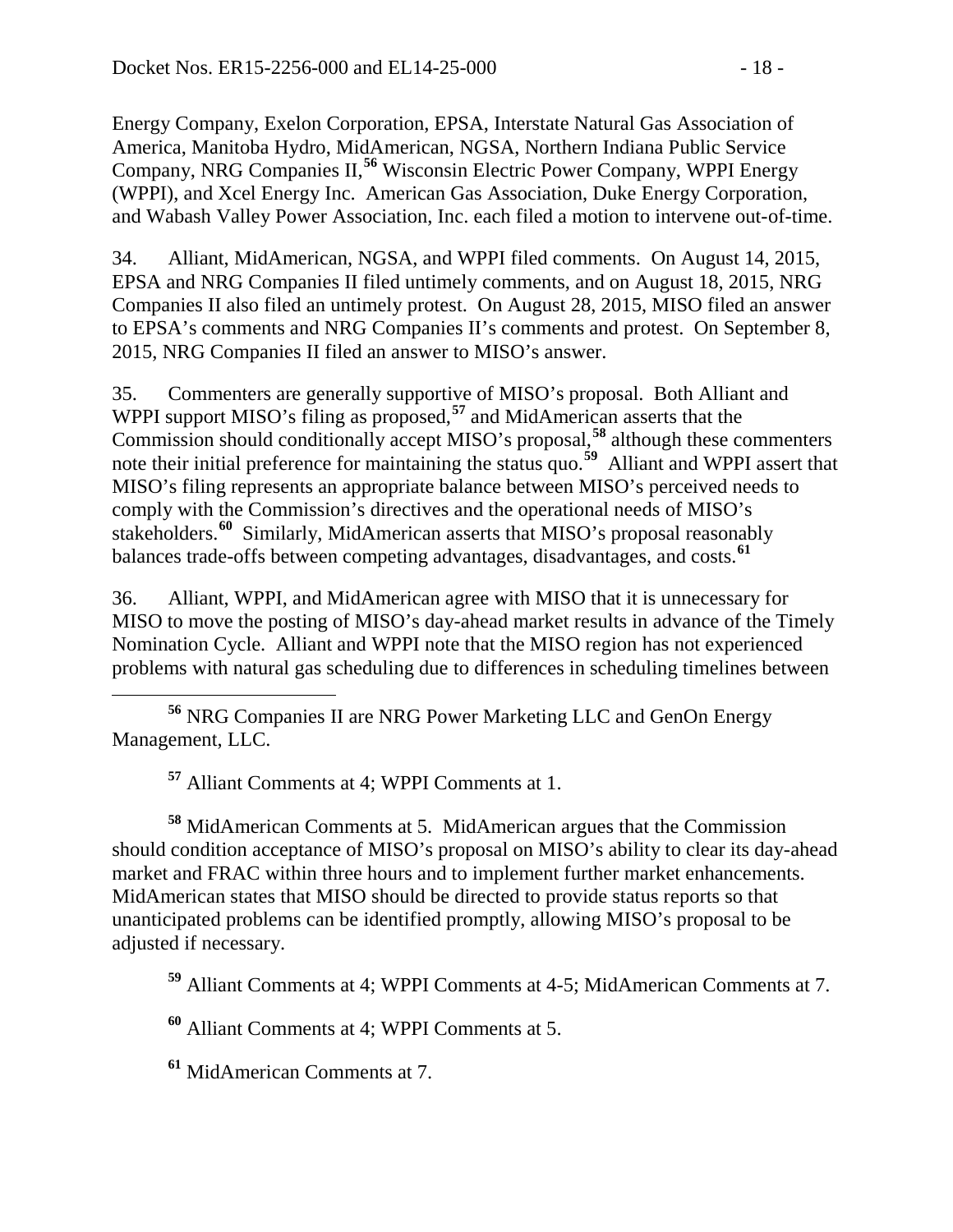natural gas and electric markets. **[62](#page-18-0)** Similarly, MidAmerican states that it is not aware of significant market disruptions caused by the fact that the revised Timely Nomination Cycle deadline occurs prior to the posting of day-ahead market results.**[63](#page-18-1)** Alliant adds that MISO should not be required to make additional changes to its electric day in an attempt to address problems that do not exist.**[64](#page-18-2)** Similarly, WPPI states that it prefers to avoid making changes to market timelines unless a problem has been identified that needs to be addressed.**[65](#page-18-3)**

37. Alliant notes that problems with obtaining firm natural gas access only occur during times of extreme cold weather, so wholesale changes to the electric day would essentially solve a problem that does not exist most operating days of the year.**[66](#page-18-4)** Similarly, MidAmerican notes that during the vast majority of the year, natural gas supplies and pipeline capabilities are not an issue in the MISO region.**[67](#page-18-5)** Further, MidAmerican asserts that advancing the day-ahead market deadline to align with the revised Timely Nomination Cycle deadline would provide no advantage during rare, extreme events.<sup>[68](#page-18-6)</sup> MidAmerican explains that when the lack of gas-electric coordination has caused problems for MidAmerican, it was generally due to the lack of a multi-day commitment rather than the comparatively smaller gaps between the current day-ahead market results postings and the natural gas nomination deadlines.**[69](#page-18-7)**

38. MidAmerican also asserts that aligning MISO's day-ahead market with the revised Timely Nomination Cycle deadline will not affect MISO's ability to function during the morning ramp period.<sup>[70](#page-18-8)</sup> In addition, MidAmerican argues that even if the timing of the day-ahead market were coordinated with the revised Timely Nomination Cycle deadline, there would be no coordination with MISO's ongoing intraday reliability assessment

<span id="page-18-0"></span>**<sup>62</sup>** Alliant Comments at 4-5; WPPI Comments at 5 (citations omitted).

<span id="page-18-1"></span>**<sup>63</sup>** MidAmerican Comments at 7.

<span id="page-18-2"></span>**<sup>64</sup>** Alliant Comments at 5.

<span id="page-18-3"></span>**<sup>65</sup>** WPPI Comments at 2-3.

<span id="page-18-4"></span>**<sup>66</sup>** Alliant Comments at 4.

<span id="page-18-5"></span>**<sup>67</sup>** MidAmerican Comments at 8.

<span id="page-18-6"></span>**<sup>68</sup>** *Id.* at 5.

<span id="page-18-7"></span>**<sup>69</sup>** *Id.* 4-5.

<span id="page-18-8"></span>**<sup>70</sup>** *Id.* at 8.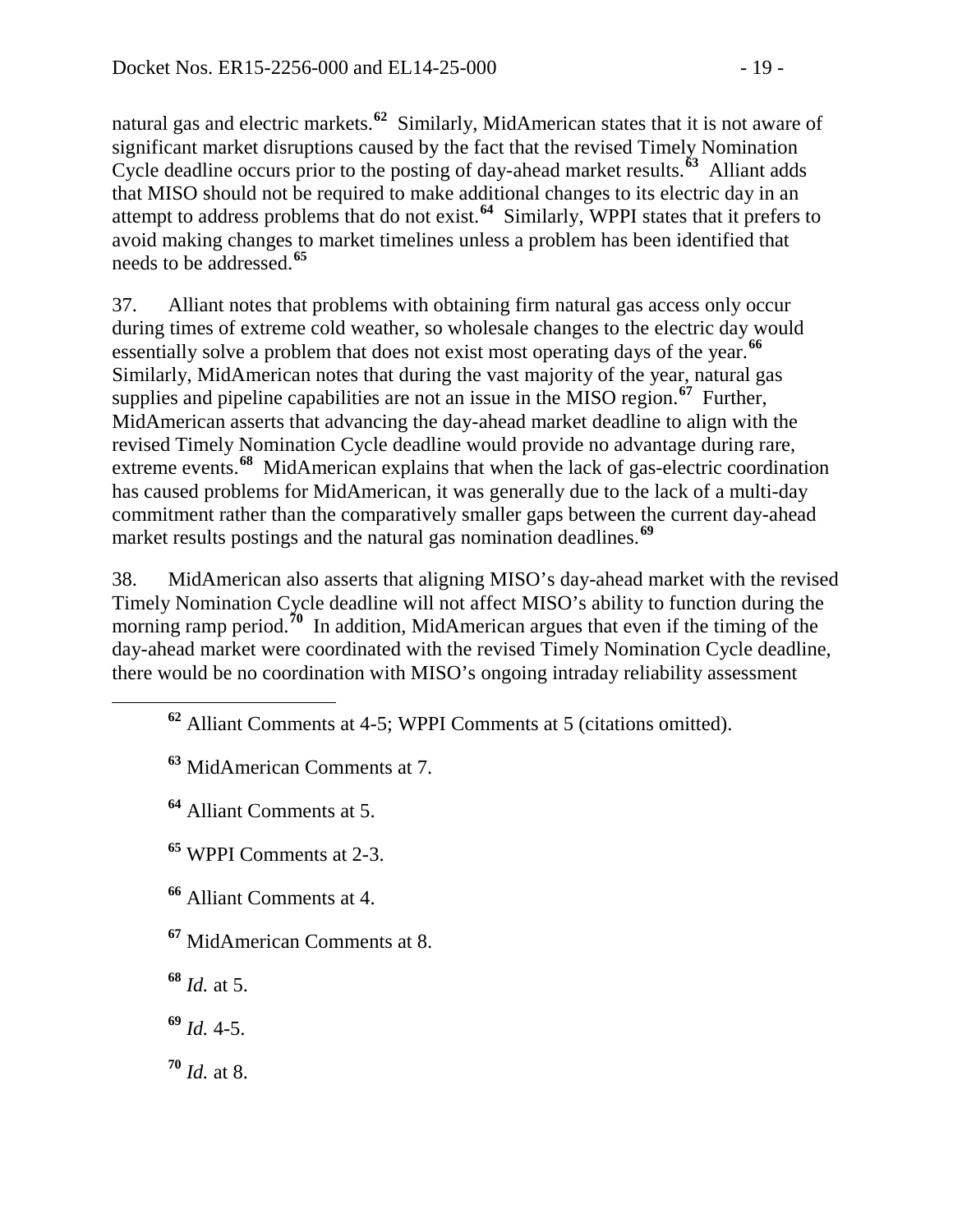commitment analyses.**[71](#page-19-0)** MidAmerican asserts that in general, the commitments resulting from these intraday analyses pose more challenges than commitments resulting from the day-ahead market or the evening reliability assessment commitment. MidAmerican explains that intraday reliability assessment leads to commitment of natural gas-fired resources with little notice due to unforeseen real-time system conditions such as generator outages, load increases, and transmission constraints. MidAmerican argues that by their nature, these conditions cannot be identified at the time of the day-ahead market or the evening reliability assessment commitment, and they therefore cannot be addressed by changes in the schedule for the day-ahead market.

39. Commenters also express concerns that advancing the day-ahead market trading deadline to accommodate the Timely Nomination Cycle would create negative impacts on other market elements. WPPI asserts that submitted offers and bids would generally be less accurate because the market participant will have less information, including on natural gas pricing, and must submit offers and bids based on information that is more removed from the actual operating day.<sup>[72](#page-19-1)</sup> WPPI explains that as a result, individual market participants will have to transact more in the real-time markets which, in general, comes at a higher cost relative to day-ahead markets.**[73](#page-19-2)** MidAmerican argues that an earlier day-ahead market trading deadline would deteriorate forecast accuracy and reduce natural gas price certainty.**[74](#page-19-3)**

40. WPPI notes that that MISO's proposal to decrease its solve time from four hours to three hours will likely entail some cost.**[75](#page-19-4)** WPPI explains that decreasing MISO's dayahead solve time may preclude other market improvements that would require a solve time in excess of three hours.<sup>[76](#page-19-5)</sup> Similarly, MidAmerican expresses concern that reducing MISO's solve time by one hour may jeopardize significant market enhancements.**[77](#page-19-6)**

<span id="page-19-0"></span>**<sup>71</sup>** *Id.* at 8-9

<span id="page-19-1"></span>**<sup>72</sup>** WPPI Comments at 5-6.

<span id="page-19-2"></span>**<sup>73</sup>** *Id.* at 6.

<span id="page-19-3"></span>**<sup>74</sup>** MidAmerican Comments at 9.

<span id="page-19-4"></span>**<sup>75</sup>** WPPI Comments at 6.

<span id="page-19-5"></span>**<sup>76</sup>** *Id.*

<span id="page-19-6"></span>**<sup>77</sup>** MidAmerican Comments at 11.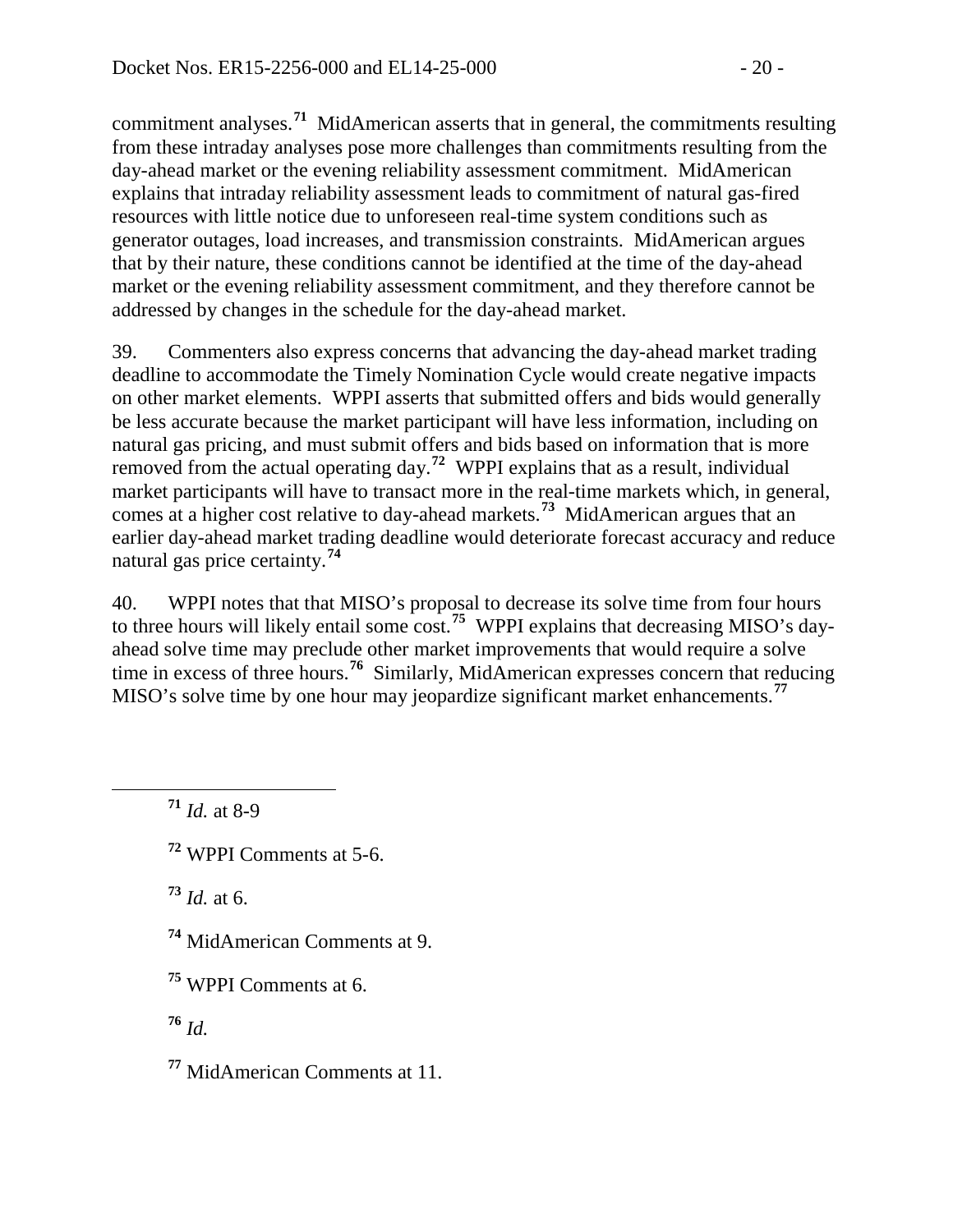41. MidAmerican also asserts that the Commission should order a minor editorial correction to the concluding sentence of section 40.1.3.c of the MISO Tariff.**[78](#page-20-0)** MidAmerican states either the reference to "1600 EST" should be changed to "1500 EPT" or, alternatively, the latter part of the sentence could be deleted.

42. NGSA supports regional variation in responding to the 206 Order. NGSA, however, urges the Commission and ISOs and RTOs to consider revising scheduling timelines in the future should pipeline capacity become constrained, particularly as states move to implement the Clean Power Plan.**[79](#page-20-1)**

43. EPSA commends MISO for shortening the market solve time for its day-ahead energy market from four hours to three hours during Daylight Savings Time.**[80](#page-20-2)** EPSA contends that shortening the day-ahead market solve time is critical in allowing generators access to the natural gas market when it is most liquid and transparent. EPSA, however, asserts that the choices MISO offered for stakeholder consideration were conservative and likely overly limited or narrow.**[81](#page-20-3)** Although EPSA agrees with MISO that allowing for natural gas procurement through 11:00 a.m. EPT, the liquid period of the day, is important for natural gas-fired generation, EPSA asserts that MISO has not made a specific and clear showing why this benefit outweighs the ability of gas-fired generators to nominate gas during the revised Timely Nomination Cycle. **[82](#page-20-4)** EPSA argues that before the Commission approves MISO's proposed revisions, MISO must provide more support for why this bargain is necessary at all. **[83](#page-20-5)**

<span id="page-20-0"></span>**<sup>78</sup>** *Id.* at 11-12. The referenced sentence currently reads:

A Market Participant must submit or update their real-time Offers and/or Self-Schedules prior to the execution of the RAC process, which normally occurs at 1600 EST or one hour following the posting of the Day-Ahead Energy and Operating Reserve results, whichever is later.

**<sup>79</sup>** NGSA Comments at 6-7.

<span id="page-20-3"></span><span id="page-20-2"></span><span id="page-20-1"></span>**<sup>80</sup>** EPSA Comments at 4-5. EPSA appears to misinterpret MISO's proposal. As described above, MISO's proposed shortened day-ahead market solve time would apply year-round and not just during Daylight Savings Time. *See* MISO Compliance Filing, Docket No. ER15-2256-000 at 9-10.

<span id="page-20-5"></span><span id="page-20-4"></span>**<sup>81</sup>** *Id.* at 4. **<sup>82</sup>** *Id.* at 5-6. **<sup>83</sup>** *Id.* at 6.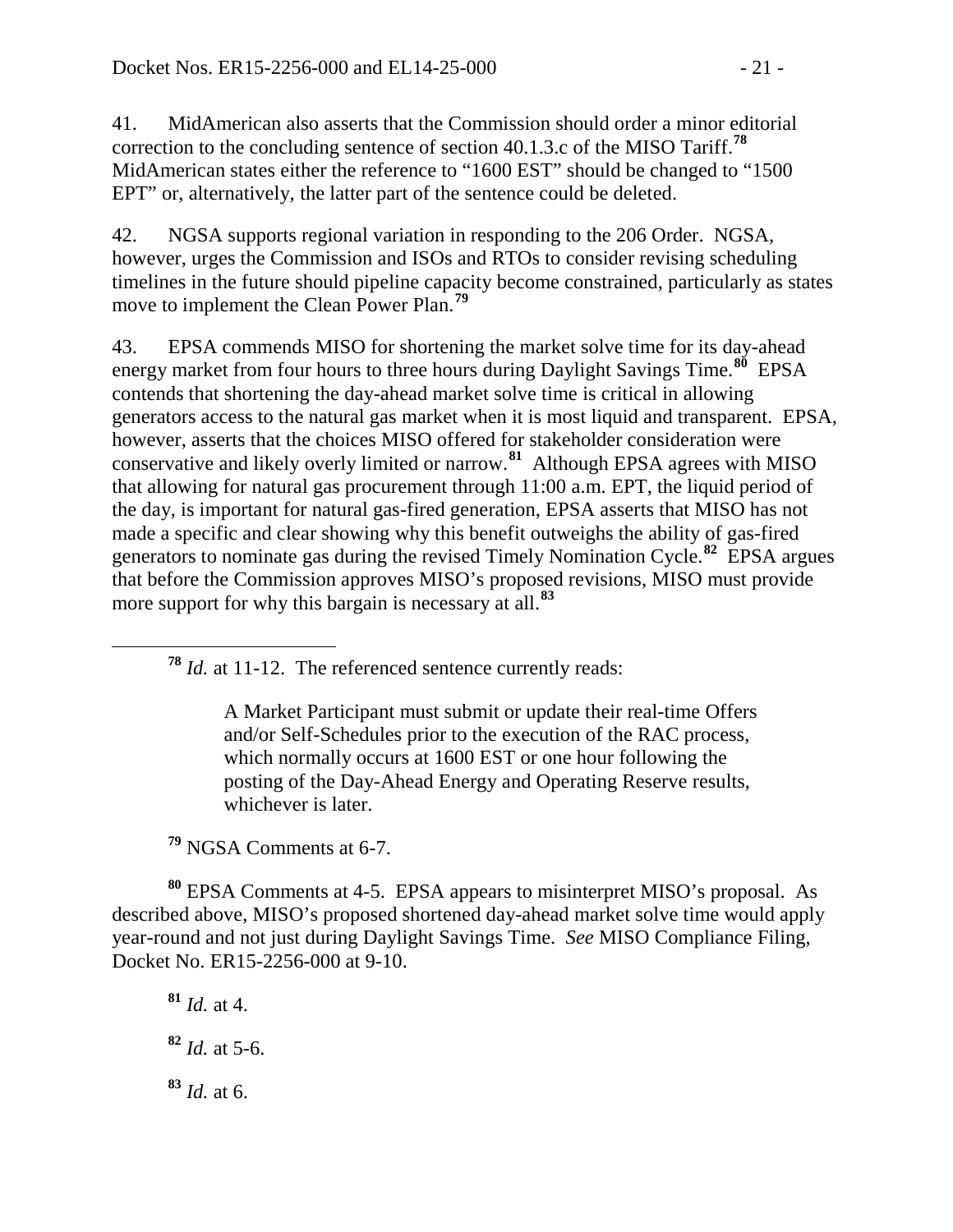44. In addition, EPSA argues that MISO's proposal only benefits offers submitted for the Evening Nomination Cycle. EPSA argues that MISO's contentions that the Evening Nomination Cycle is nearly as good for one class of shippers due to natural gas scheduling bumping rules and that scheduling in the Timely Nomination Cycle "may be no more effective or beneficial than scheduling in the Evening cycle" are not sufficient to support MISO's proposal or to respond to the show cause requirements set out in the 206 Order.**[84](#page-21-0)**

45. NRG Companies II argue that MISO's refusal to post day-ahead results prior to the revised Timely Nomination Cycle deadline fails to meet the requirements of Order No. 809.**[85](#page-21-1)** NRG Companies II acknowledge that MISO has faced different natural gas liquidity problems than the eastern ISOs and RTOs; however, NRG Companies II argue that MISO should have measures in place to address problems that might arise in the future.**[86](#page-21-2)** NRG Companies II suggest that publicizing bids before the Timely Nomination Cycle would help natural gas-fired generators in MISO, during the winter months, when pipelines are more likely to operate under conservative balancing rules. NRG Companies II contend that MISO's proposal will not allow generators to have natural gas quantity certainty.**[87](#page-21-3)**

46. NRG Companies II also argue that MISO should use the same timeframes proposed by PJM and move the day-ahead market trading and results posting deadlines forward an additional 30 minutes so that posting would occur at 1:30 p.m. EPT, 30

minutes before the close of the Timely Nomination Cycle at 2:00 p.m. EPT. **[88](#page-21-4)** NRG Companies II assert that this change would allow market participants sufficient time for price discovery prior to the trading deadline. NRG Companies II argue that while MISO's proposal to shorten its solve time is a step in the right direction, the Commission should require MISO to shorten the solve time even further.**[89](#page-21-5)**

**<sup>84</sup>** *Id.*

<span id="page-21-2"></span><span id="page-21-1"></span><span id="page-21-0"></span>**<sup>85</sup>** NRG Companies II August 13, 2015 Comments at 3; NRG Companies II August 18, 2015 Protest at 4.

**<sup>86</sup>** NRG Companies II August 13, 2015 Comments at 4.

**<sup>87</sup>** NRG Companies II August 18, 2015 Protest at 6.

<span id="page-21-5"></span><span id="page-21-4"></span><span id="page-21-3"></span>**<sup>88</sup>** *Id.* As noted above, the Commission recently accepted PJM's proposal. *PJM Interconnection, L.L.C.*, 153 FERC ¶ 61,209.

**<sup>89</sup>** NRG Companies II August 13, 2015 Comments at 4.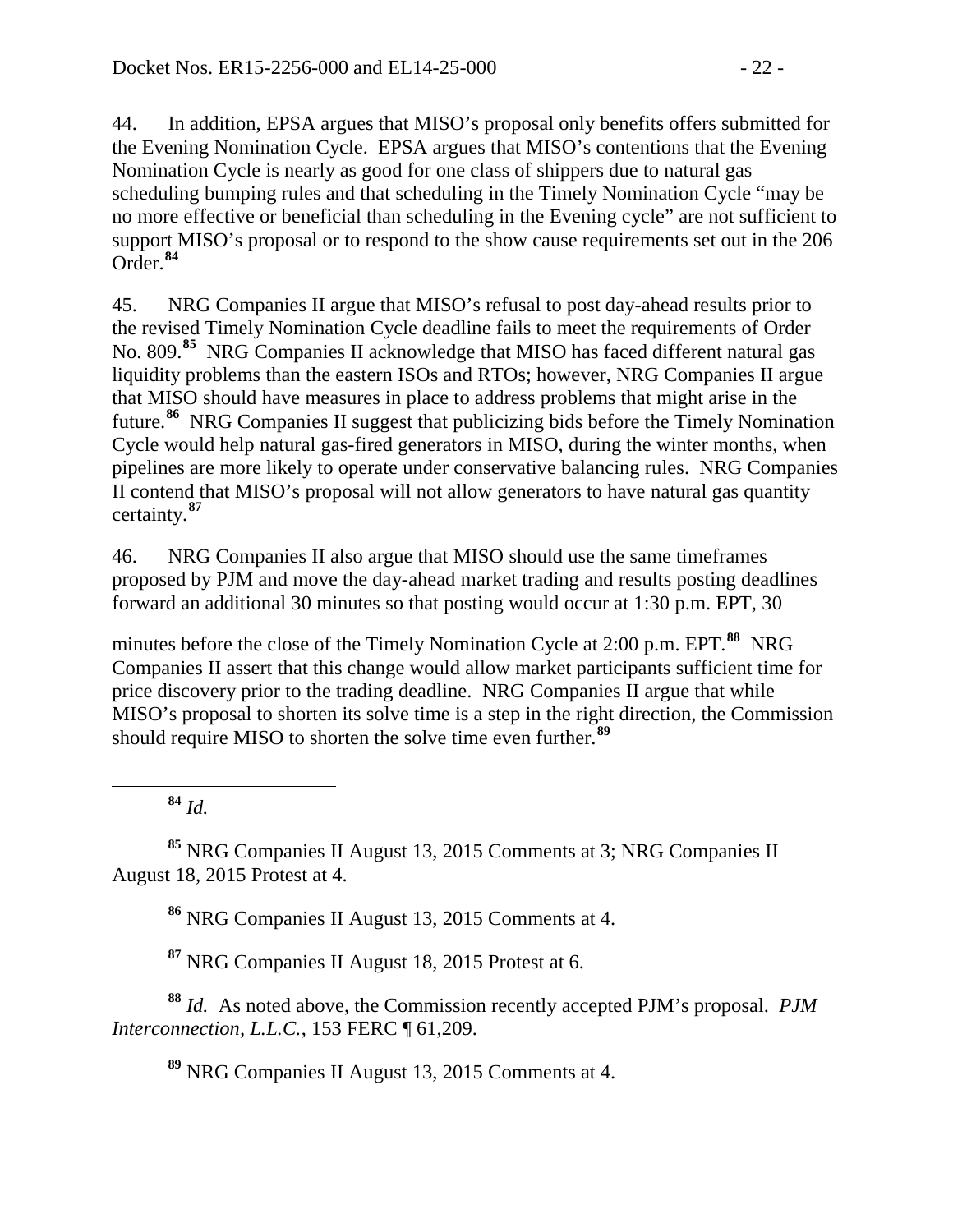47. In MISO's answer, MISO states that EPSA's and NRG Companies II's comments are inconsistent with these entities' respective participation in the MISO stakeholder process. **[90](#page-22-0)** MISO notes that the two EPSA members voted in the MISO stakeholder process in support of MISO not making any changes to the day-ahead market on compliance, and no EPSA member supported MISO moving its day-ahead market in advance of the revised Timely Nomination Cycle deadline. MISO also notes that NRG Companies II opted out of submitting a ballot communicating their preferred alternative and providing feedback on the three alternatives presented.

48. MISO argues that NRG Companies II's assertion that ISOs and RTOs can publish day-ahead results faster is an oversimplification and fails to consider the realities of market complexities and linear programing.<sup>[91](#page-22-1)</sup> MISO notes that it has previously reduced its solve time from six hours in 2005, to five hours in 2007, to four hours in 2010. MISO states that the Commission, in Order No. 809, has set the benchmark for all markets to strive for and need not take up NRG Companies II's invitation to mandate market solve times. MISO argues that allowing the on-going industry-wide efforts to dictate when such advances are feasible and enabling each ISO and RTO to determine when such changes are appropriately implemented is the most prudent course for the Commission to take.

49. In NRG Companies II's answer to MISO's answer, NRG Companies II argue that, contrary to MISO's assertions, NRG Companies were active participants in the MISO stakeholder process.**[92](#page-22-2)** NRG Companies II state that they suggested at multiple points in the stakeholder process that failing to move the day-ahead results posting deadline prior to the Timely Nomination Cycle was not compliant with the Commission's directive in Order No. 809. Further, NRG Companies II argue that participation or non-participation in the stakeholder process is not grounds for MISO's non-compliance with this directive.**[93](#page-22-3)**

<span id="page-22-1"></span>**<sup>91</sup>** *Id.* at 4.

<span id="page-22-2"></span>**<sup>92</sup>** NRG Companies Answer at 2-3.

<span id="page-22-3"></span>**<sup>93</sup>** *Id.* at 2.

<span id="page-22-0"></span>**<sup>90</sup>** MISO Answer at 3.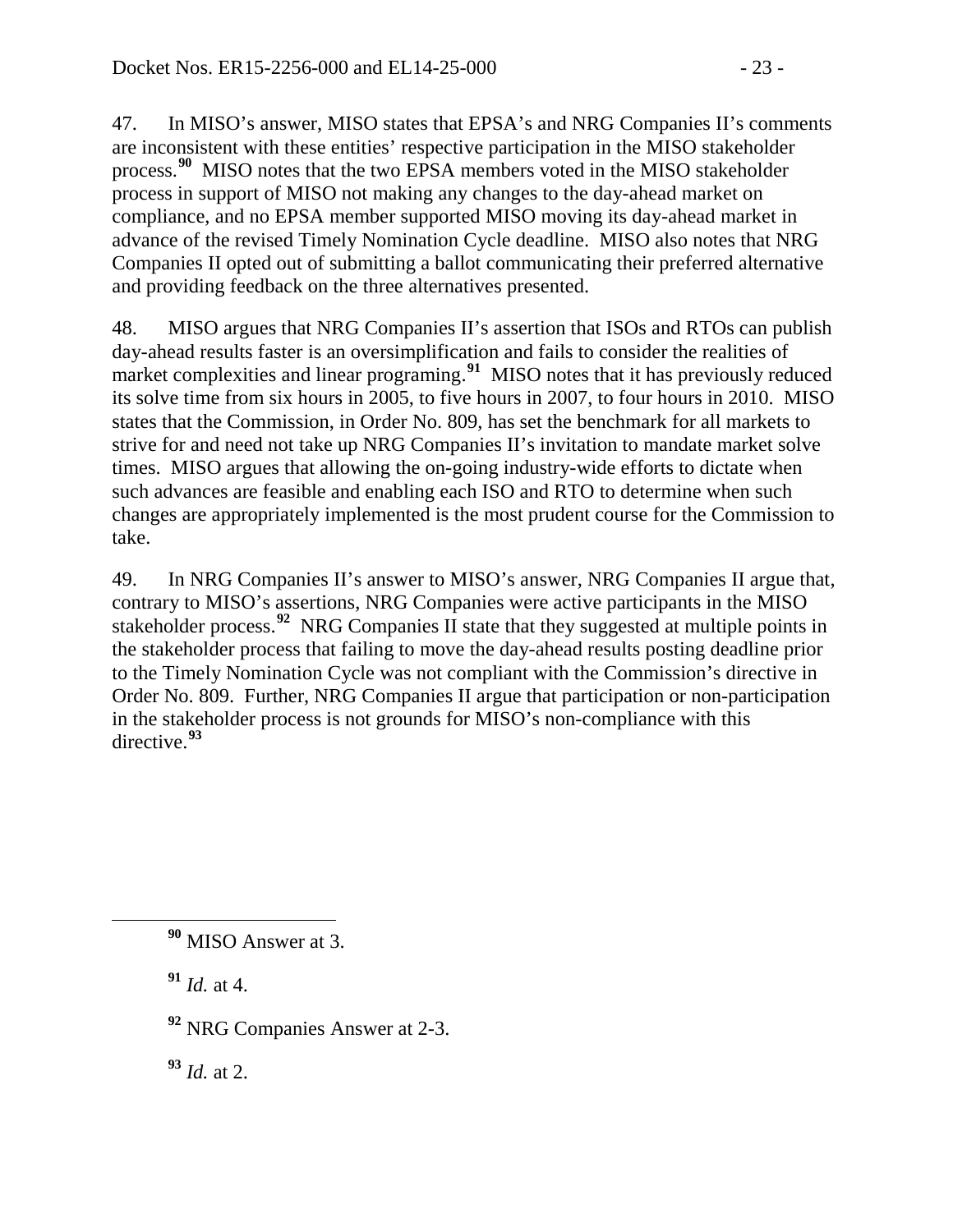#### **IV. Discussion**

### **A. Procedural Matters**

50. Pursuant to Rule 214 of the Commission's Rules of Practice and Procedure, 18 C.F.R. § 385.214 (2015), the timely, unopposed motions to intervene serve to make the entities that filed them parties to the proceeding or proceedings in which they intervened. Pursuant to Rule 214(d) of the Commission's Rules of Practice and Procedure, 18 C.F.R. § 385.214(d) (2015), the Commission will grant American Gas Association's, Duke Energy Corporation's and Wabash Valley's late-filed motions to intervene given their interest in the proceeding, the early stage of the proceeding, and the absence of undue prejudice or delay.

51. Rule 213(a)(2) of the Commission's Rules of Practice and Procedure, 18 C.F.R. § 385.213(a)(2) (2015), prohibits an answer to a protest or answer unless otherwise ordered by the decisional authority. We will accept MISO's and NRG Companies II's answers because they have provided information that assisted us in our decision-making process.

### **B. Commission Determination**

52. We find that MISO's existing Tariff and its revised proposal are unjust and unreasonable insofar as they do not provide for the posting of MISO's day-ahead market results so that natural gas-fired generators will know their day-ahead commitments for the following electric operating day in time to submit nominations for natural gas pipeline capacity during the Timely Nomination Cycle. MISO's proposed day-ahead market results posting time of 2:00 p.m. EPT (1:00 p.m. CCT) is at the same time that nominations are due in the Timely Nomination Cycle such that gas-fired generators cannot know their commitments prior to submitting their nominations for pipeline transportation. As discussed below, we find that MISO has failed to show cause why this scheduling change is sufficient. We therefore will require MISO to submit a further compliance filing within 30 days of the date of issuance of this order that moves its posting of its day-ahead market results at least 30 minutes earlier than proposed to 1:30 p.m. EPT (12:30 p.m. CCT).**[94](#page-23-0)** We further find that MISO has failed to demonstrate that

<span id="page-23-0"></span>**<sup>94</sup>** MISO has proposed to move its FRAC notification time to 6:00 p.m. EPT (5:00 p.m. CCT), which we find to be sufficiently in advance of the Evening Nomination Cycle of 7:00 p.m. EPT (6:00 p.m. CCT). However, we will permit MISO in its further compliance filing to propose a different FRAC notification time as MISO revises its dayahead market timeline in response to this order, provided that this time is also sufficiently in advance of the Evening Nomination Cycle.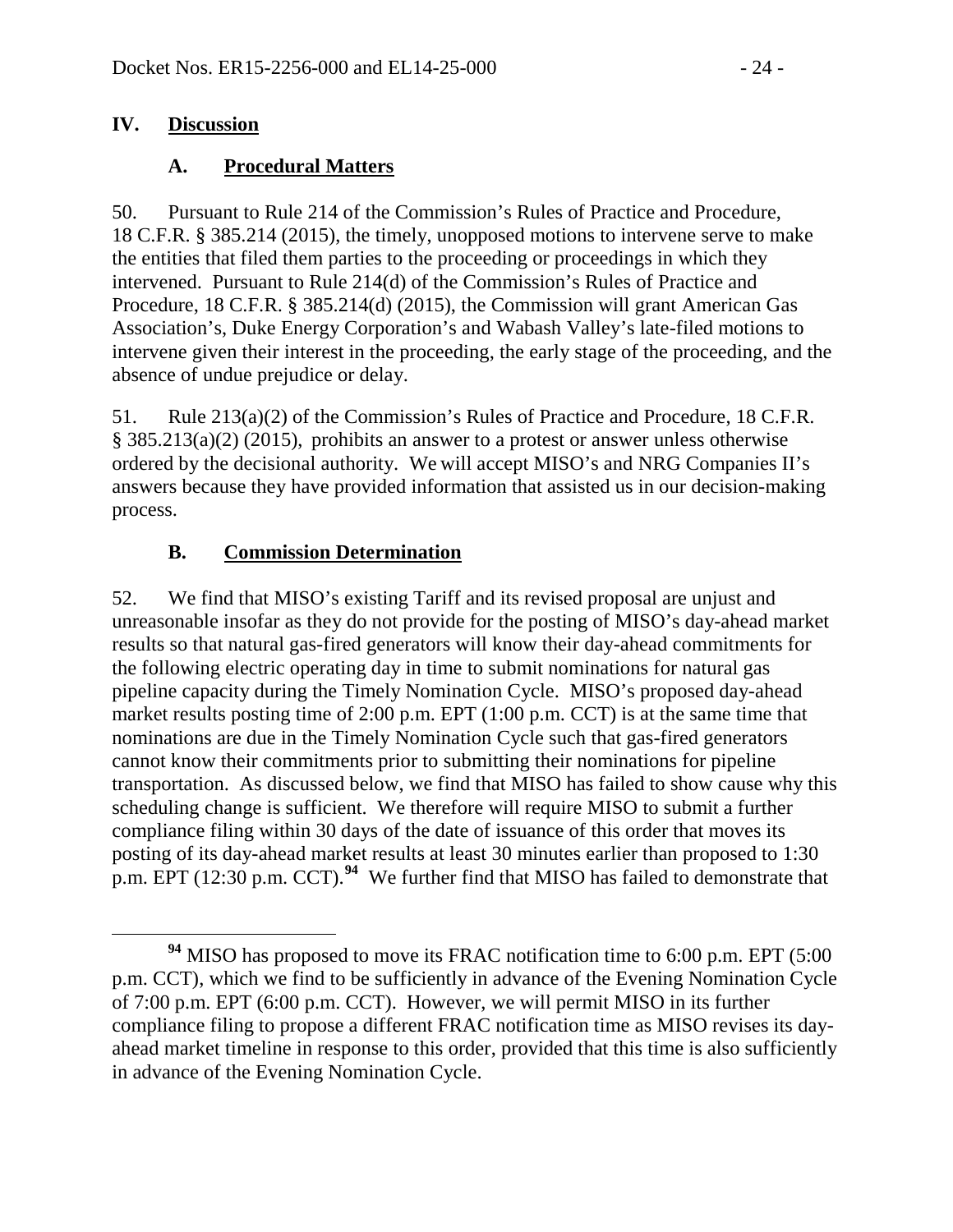making this incremental change in its market results posting time will be unduly burdensome or disrupt its markets.

53. In issuing the NOPR leading to Order No. 809, the Commission recognized that at issue, when determining the scheduling of ISO and RTO markets relative to the scheduling of natural gas transportation, is whether the electric markets are better served by notifying gas-fired generators of their dispatch requirements before the deadline for Timely nominations or by allowing generators to determine the most current gas prices before they must submit their energy market bids. **[95](#page-24-0)** In balancing these issues, the Commission concluded that posting day-ahead energy market results prior to the Timely Nomination Cycle would improve reliability and reduce costs by permitting the natural gas fired generator to procure natural gas and pipeline transportation during the most liquid scheduling period, the Timely Nomination Cycle. As the Commission explained, during the Timely Nomination Cycle, all of a natural gas pipeline's scheduling nomination priorities are in effect, so that a generator with firm service or one obtaining firm released capacity has the best opportunity to schedule its natural gas transportation. A gas-fired generator scheduling after the Timely Nomination Cycle may not be able to locate natural gas pipeline transportation capacity, and it runs the risk that its transportation requests will not be scheduled since under Commission policy and pipeline tariffs later nominations cannot displace firm nominations.

54. In response to the NOPR, the Commission received no comments opposing this determination and, in Order No. 809, moved the natural gas Timely Nomination Cycle from 12:30 p.m. EPT (11:30 a.m. CCT) to 2:00 p.m. EPT (1:00 p.m. CCT), because this change would better enable ISOs and RTOs to move their day-ahead market results posting time prior to the Timely Nomination Cycle.**[96](#page-24-1)** In the 206 Order, the Commission similarly recognized that, as a general rule, permitting gas-fired generators to arrange natural gas transportation service during the Timely Nomination Cycle, when the market is most liquid, is preferable because the ability to acquire transportation service during peak periods can be critical to these gas-fired generators' ability to provide reliable service.<sup>[97](#page-24-2)</sup> The Commission, however, provided the ISOs and RTOs with the opportunity to show cause why conditions in their region justify posting their day-ahead market results after the Timely Nomination Cycle. We find that MISO has failed to make such a showing for its region.

**<sup>95</sup>** NOPR, 146 FERC ¶ 61,201 at P 45.

<span id="page-24-2"></span><span id="page-24-1"></span><span id="page-24-0"></span>**<sup>96</sup>** Order No. 809, FERC Stats. & Regs. ¶ 31,368 at P 87 (no comments were filed contending that the ISOs and RTOs should schedule after the Timely Nomination cycle to improve natural gas price discovery).

**<sup>97</sup>** 206 Order, 146 FERC ¶ 61,202 at P 9.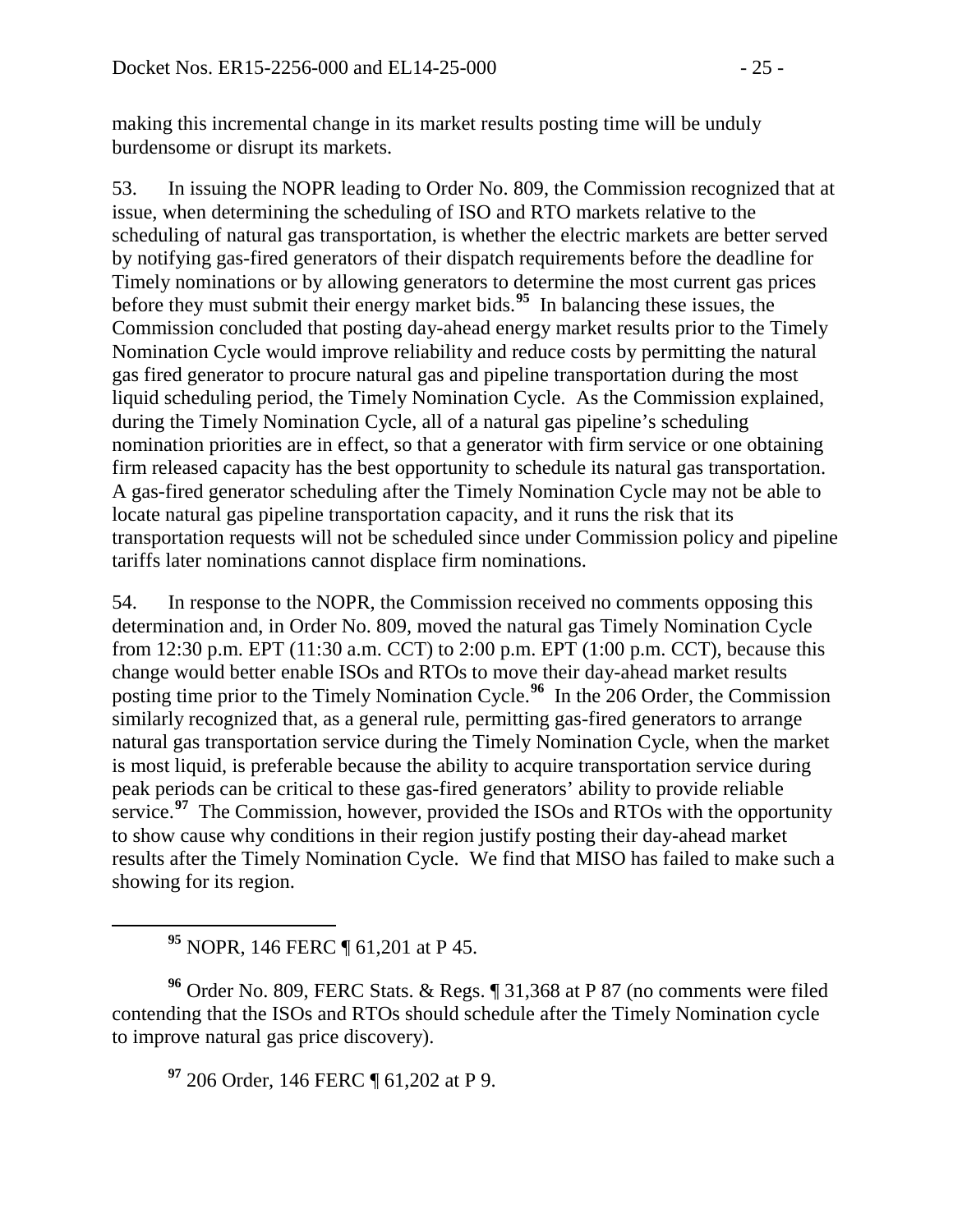55. MISO, like PJM, NYISO, and ISO-NE, has extensive gas-fired generation in its region and is subject to the possibility of coincident peak demands for electricity and natural gas during winter months. MISO also, for part of the year, generally schedules using Eastern Prevailing Time, as do the other ISOs and RTOs that are subject to coincident peak demands. Ensuring that natural gas-fired generation has the ability to arrange for pipeline transportation service during the most liquid Timely Nomination Cycle after learning whether it is dispatched is of particular importance when pipelines are constrained. **[98](#page-25-0)** Moreover, securing natural gas pipeline transportation and supply after the Timely Nomination Cycle to fulfill day-ahead electric commitments during constrained periods is often difficult since firm service is already scheduled and cannot be displaced. During the gas-electric coordination proceedings, prior to the issuance of Order No. 809, MISO recognized that in the future it could have scheduling difficulties as coal-fired plants retire.**[99](#page-25-1)**

56. Given the importance of notifying natural gas-fired generators of their electric dispatch obligations prior to the Timely Nomination Cycle deadline, MISO has failed to demonstrate that posting its day-ahead market results at least 30 minutes earlier than it has proposed, i.e., by 1:30 p.m. EPT (12:30 p.m. CCT), will be unduly burdensome or disrupt its markets. As noted above, for at least part of the year, MISO, like PJM, NYISO, and ISO-NE, generally schedules its day-ahead market using Eastern Prevailing Time, which means that it has more time compared to SPP and CAISO during the morning hours to complete its day-ahead schedule in time to meet the 2:00 p.m. EPT (1:00 p.m. CCT) revised Timely Nomination Cycle deadline. **[100](#page-25-2)** Thus, it is not apparent how requiring MISO to move its day-ahead posting deadline in advance of the Timely Nomination Cycle places an undue burden on the staffs of MISO and its stakeholders. Further, as we explain in *California Independent System Operator Corporation*, **[101](#page-25-3)** as compared with CAISO's scheduling on Pacific Time, ISOs and RTOs who schedule on

**<sup>98</sup>** *See id.*

<span id="page-25-1"></span><span id="page-25-0"></span>**<sup>99</sup>** *See, e.g.*, MISO Comments, Coordination between Natural Gas and Electricity Markets, Docket No. AD12-12-000 at 1-3 (filed Mar. 30, 2012) (noting that environmental regulation may force the replacement of 12,000 MW of coal-fired generation in the MISO footprint in the next few years, requiring a greater dependence on natural gas generation).

<span id="page-25-3"></span><span id="page-25-2"></span>**<sup>100</sup>** For example, during the period of the year *not* covered by Daylight Savings Time, MISO's day-ahead market schedules become effective at 12:00 a.m. EPT.

**<sup>101</sup>** *Cal. Indep. Sys. Operator Corp.,* 153 FERC ¶ 61,315, at P 42 (2015).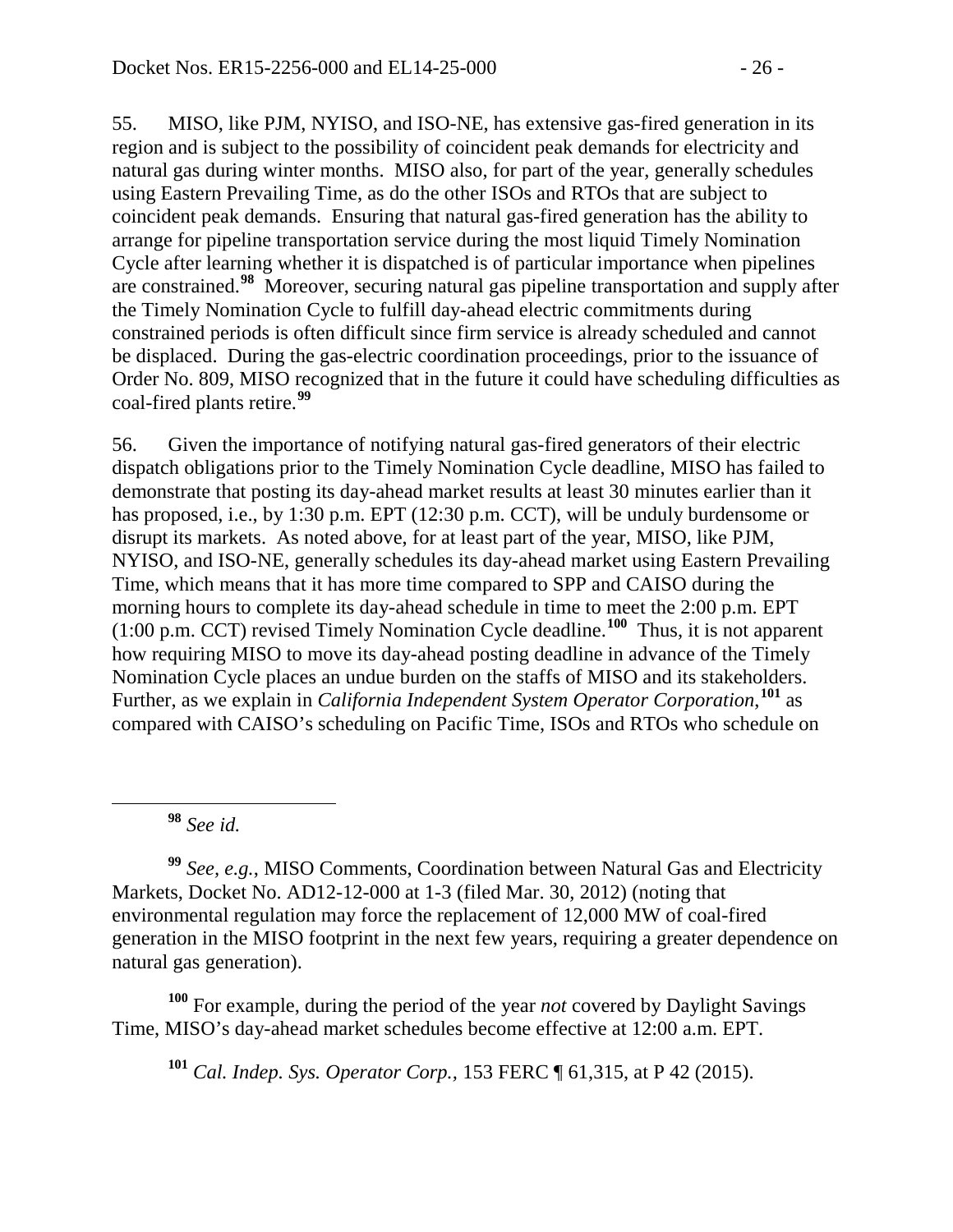Eastern Prevailing Time**[102](#page-26-0)** essentially have three additional hours to align their schedules with interstate natural gas pipelines, which operate on Central Clock Time. Thus, when ISOs and RTOs scheduling on Eastern Prevailing Time align their schedules with interstate pipelines, their 7:00 a.m. EPT (6:00 a.m. CCT on pipeline time) load forecast is an hour closer to actual load, and hence more accurate, than a contemporaneous 4:00 a.m. PT forecast that CAISO might make.

57. While MISO's compliance filing seeks to justify the preferences of the majority of its stakeholders, we find that MISO has failed to substantiate that these preferences sufficiently address the gas-electric coordination problem that the Commission sought to resolve in Order No. 809. Indeed, market participants representing significant natural gas-fired generation were concerned with their ability to obtain secure pipeline transportation and supported alternatives that would have moved MISO's posting time prior to the Timely Nomination Cycle.**[103](#page-26-1)**

58. MISO and some commenters argue that requiring MISO to post its day-ahead market results prior to the Timely Nomination Cycle would result in negative impacts, such as a deterioration in forecast accuracy, including the forecast accuracy for wind generation. **[104](#page-26-2)** While MISO has extensive wind resources, MISO itself has concluded, based on empirical and numerical analysis, that such a change in scheduling would have minimal impacts on load and wind generation forecasting accuracy.**[105](#page-26-3)** Based on the

<span id="page-26-1"></span>**<sup>103</sup>** See pages 6 and 8 of MISO's July 7, 2015 presentation to its Market Subcommittee, to which MISO has provided an internet link in Tab D of its compliance filing.

**<sup>104</sup>** *See, e.g.,* MISO Compliance Filing at 2, 12; MidAmerican Comments at 9.

<span id="page-26-3"></span><span id="page-26-2"></span>**<sup>105</sup>** *See* MISO Compliance Filing, Docket No. ER15-2256-000, Tab E, at 1, 3. In MISO's Forecast Accuracy Analysis, MISO states that, "MISO expects impacts to Load Forecasting Accuracy to be minimal accuracy [sic] due to moving the Day Ahead and FRAC timelines associated with Alternatives 2 and 3, ahead by 1 to 2 hours." *Id.* at 1. Further, with respect to wind generation forecasting accuracy, MISO states that, "MISO expects impacts to Wind Generation Forecasting Accuracy to be minimal accuracy [sic] due to moving the Day Ahead and FRAC timelines associated with Alternatives 2 and 3, ahead by 1 to 2 hours." *Id.* at 3. Similarly, on page 18 of MISO's June 2, 2015 presentation to its Market Subcommittee, to which MISO has provided an internet link in Tab D of its compliance filing, MISO states, "Analysis indicates that [load and wind] forecasting will not be significantly impacted by a one or two hour movement of the

(continued ...)

<span id="page-26-0"></span>**<sup>102</sup>** As noted above, MISO currently schedules on Eastern Standard Time but has generally proposed to shift its day-ahead and FRAC timelines to Eastern Prevailing Time (with the exception of the time MISO's day-ahead market schedule becomes effective).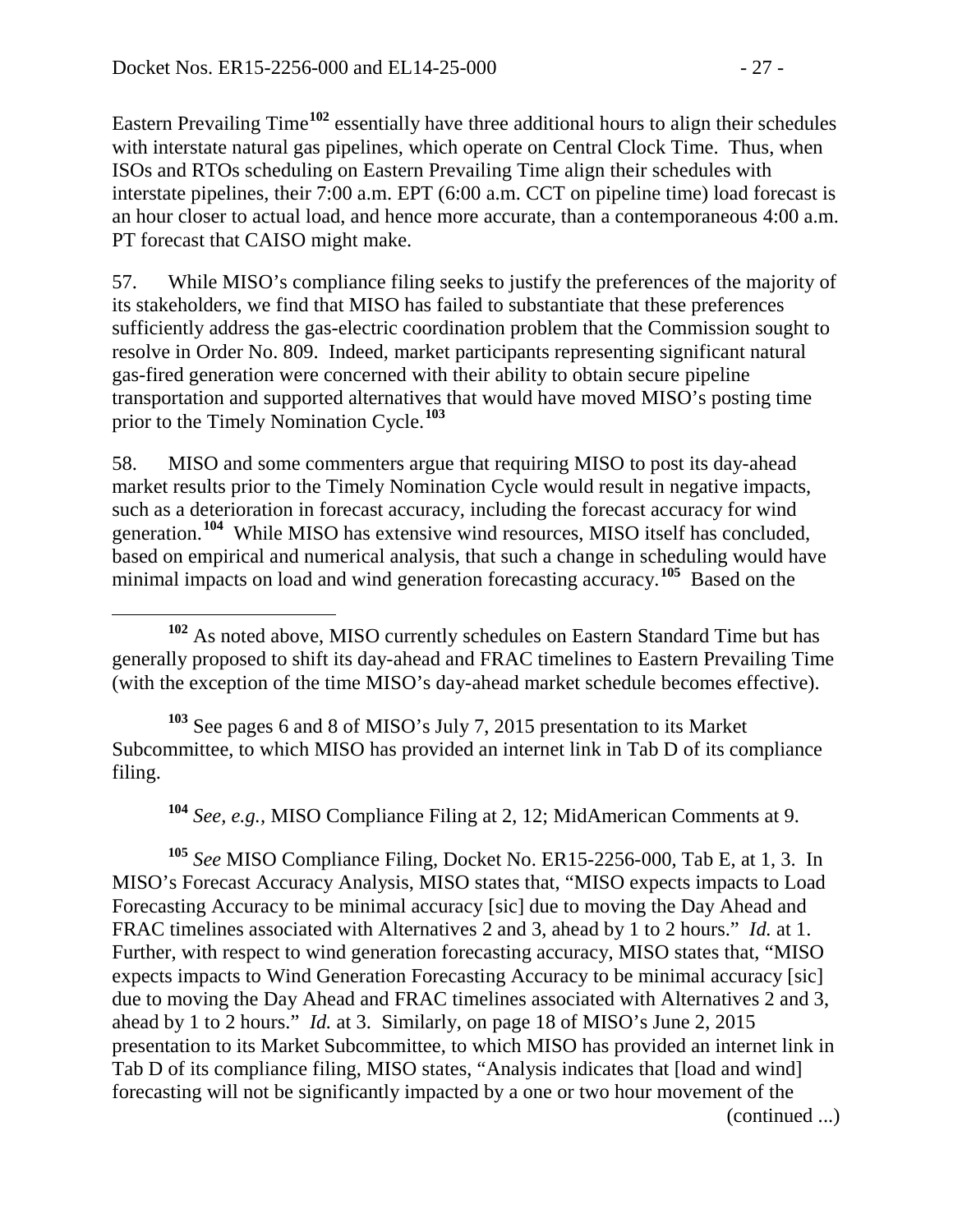record in this proceeding, we do not believe that forecast accuracy will be significantly compromised by the minimal change necessary for MISO to move its day-ahead market results posting time ahead of the Timely Nomination Cycle as required in this order. **[106](#page-27-0)** We therefore find that MISO's demonstration of harm caused by posting its day-ahead market results sufficiently in advance of the Timely Nomination Cycle is inadequate.

59. We recognize that MISO's stakeholders indicate a general preference to purchase natural gas supply during its most liquid period (natural gas price certainty) over being able to obtain natural gas pipeline transportation service at the Timely Nomination Cycle (quantity certainty). **[107](#page-27-1)** First, assuming that MISO has to post its day-ahead market trading deadline 30 minutes earlier than proposed, i.e. to 10:30 a.m. EPT (9:30 a.m. CCT), to accommodate a change to its result posting deadline as required by this order, no commenter has shown that such a minor change in timing would seriously affect generators' abilities to discern natural gas price movements. However, we recognize the benefits that could accrue from shorter market solve times and encourage MISO to continue work with its stakeholders, in an effort to improve market efficiency, to develop means to reduce its market solve times further and to allow market participants to submit bids reflecting increased fuel price certainty. **[108](#page-27-2)**

60. Second, as NRG Companies II mention in their comments, a key issue raised in the gas-electric coordination proceedings with which the Commission grappled is the tradeoff between natural gas price certainty (i.e., knowledge of the current price of natural gas used for fuel in electric generation) and natural gas quantity certainty (i.e., ensuring that natural gas-fired generators have the opportunity to schedule natural gas

 $\overline{a}$ [day-ahead market] or Next-Day FRAC timelines." These statements contrast those made by CAISO and SPP in their respective compliance filings, who assert that an earlier close to their day-ahead markets may result in less accurate weather, load, and supply forecasts.

<span id="page-27-0"></span>**<sup>106</sup>** In contrast, in accepting CAISO's and SPP's show-cause demonstrations, the Commission has concluded that it lacks a sufficient record to find their tariffs unjust and unreasonable given the differences in time zones, market solve times, and other aspects of their market design. *See Cal. Indep. Sys. Operator Corp.*, 153 FERC ¶ 61,315, at PP 41-42; *Sw. Power Pool, Inc.*, 153 FERC ¶ 61,316, at PP 48-50.

**<sup>107</sup>** *See, e.g.*, MISO Compliance Filing, Docket No. ER15-2256-000 at 8, 12.

<span id="page-27-2"></span><span id="page-27-1"></span>**<sup>108</sup>** *See* MISO Answer at 5. Regarding NRG Companies II's request that we require to MISO further shorten its day-ahead market solve time, we do not have sufficient evidence in this record that MISO has the current capability to make this change.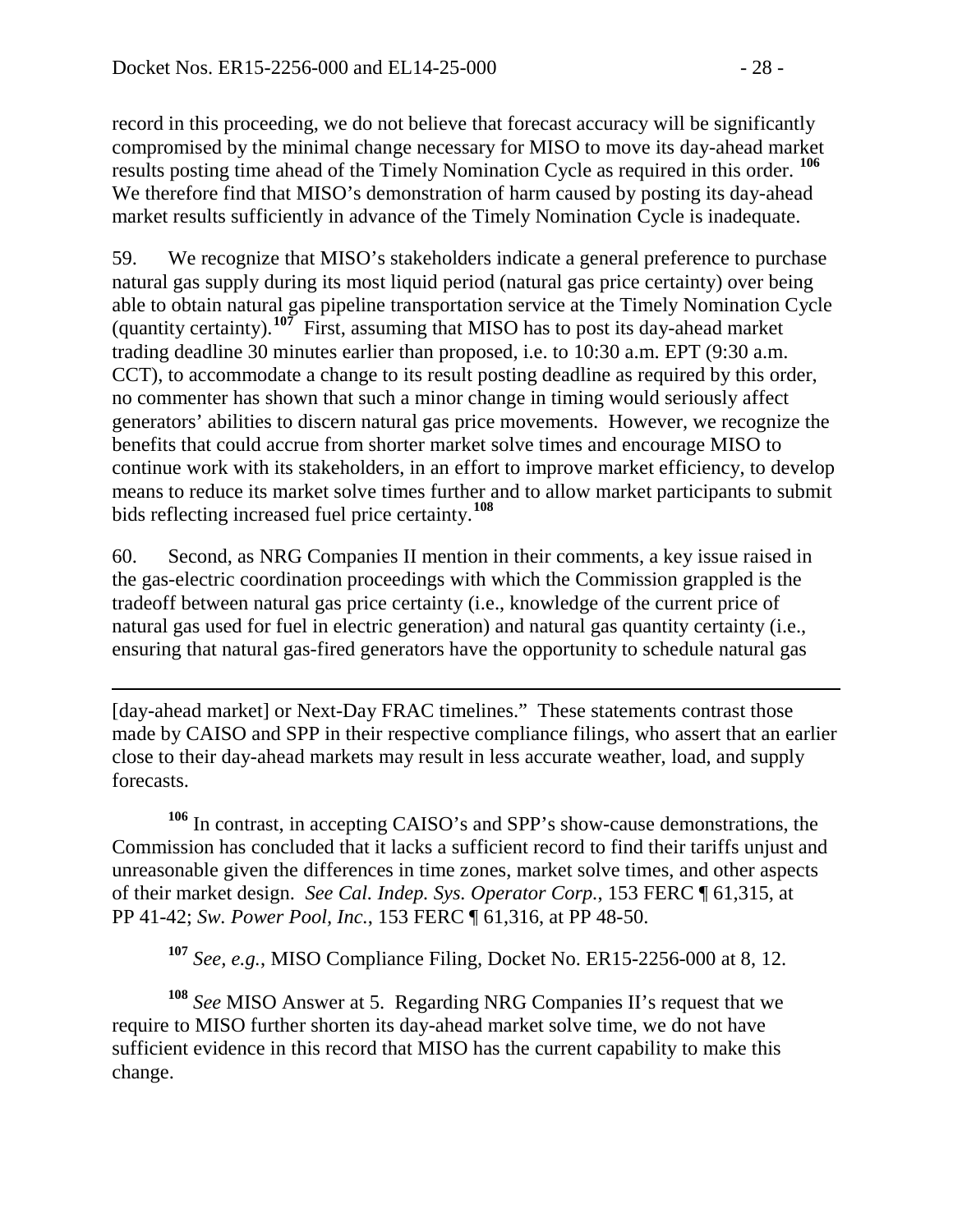during the time period in which transportation capacity is the most available). The NOPR recognized that certain generators preferred price certainty, noting that, "[s]ome generators prefer bidding into the ISO and RTO markets after the Timely Nomination Cycle deadline so their bids to supply electricity reflect the current natural gas prices."**[109](#page-28-0)** Nevertheless, in moving the Timely Nomination Cycle deadline to 1:00 p.m. CCT to provide the ISOs and RTOs additional time to complete their day-ahead scheduling sufficiently in advance of this revised deadline,<sup>[110](#page-28-1)</sup> the Commission determined in Order No. 809 that pipeline transportation (quantity) certainty takes precedence over price certainty.<sup>[111](#page-28-2)</sup> Neither MISO nor its stakeholders took issue with the Commission's conclusion in the NOPR or sought rehearing of Order No. 809.

61. We also find that MISO has not substantiated the claim that stakeholders can adequately mitigate risk associated with natural gas acquisition and scheduling. MISO's argument that scheduling during the Evening Nomination Cycle is nearly as good as scheduling in the Timely Nomination Cycle and that natural gas-fired generators may use the Intraday 2 Nomination Cycle to mitigate potential reliability issues are at odds with the Commission's determination in Order No. 809, based on the record, that the Timely Nomination Cycle is the most liquid time to obtain natural gas pipeline transportation and that being able to obtain pipeline transportation during this period is particularly critical during coincident peaks and other extreme events, such as polar vortices, when sufficient

**<sup>109</sup>** NOPR, 146 FERC ¶ 61,201 at P 45.

<span id="page-28-1"></span><span id="page-28-0"></span>**<sup>110</sup>** *See, e.g.*, Order No. 809, FERC Stats. & Regs. ¶ 31,368 at P 24 ("Moving the Timely Nomination Cycle to an hour and a half later will allow electric transmission operators additional time to complete their day-ahead scheduling sufficiently before the Timely Nomination Cycle deadline, so that gas-fired generators receive electric market dispatch instructions prior to the deadline for acquiring pipeline capacity in the Timely Nomination Cycle."), *id.* P 87 ("NAESB's revised 1:00 p.m. CCT start time for the Timely Nomination Cycle, like the NOPR's proposed 1:00 p.m. CCT start time, will provide generators more time to acquire natural gas supply and pipeline transportation after learning their electric dispatch obligations, provided changes are made to the ISO and RTO scheduling processes.").

<span id="page-28-2"></span>**<sup>111</sup>** As the Commission stated in Order No. 809, procuring natural gas transportation at the Timely Nomination Cycle and knowing the results of the day-ahead electric market could "minimize situations in which gas-fired generators, particularly those that opt to procure natural gas supply and pipeline transportation after the dayahead electric market results are posted, are unable to procure sufficient resources to fulfill their electric market commitments and to contribute to reliable electric system operation." Order No. 809, FERC Stats. & Regs. ¶ 31,368 at P 80.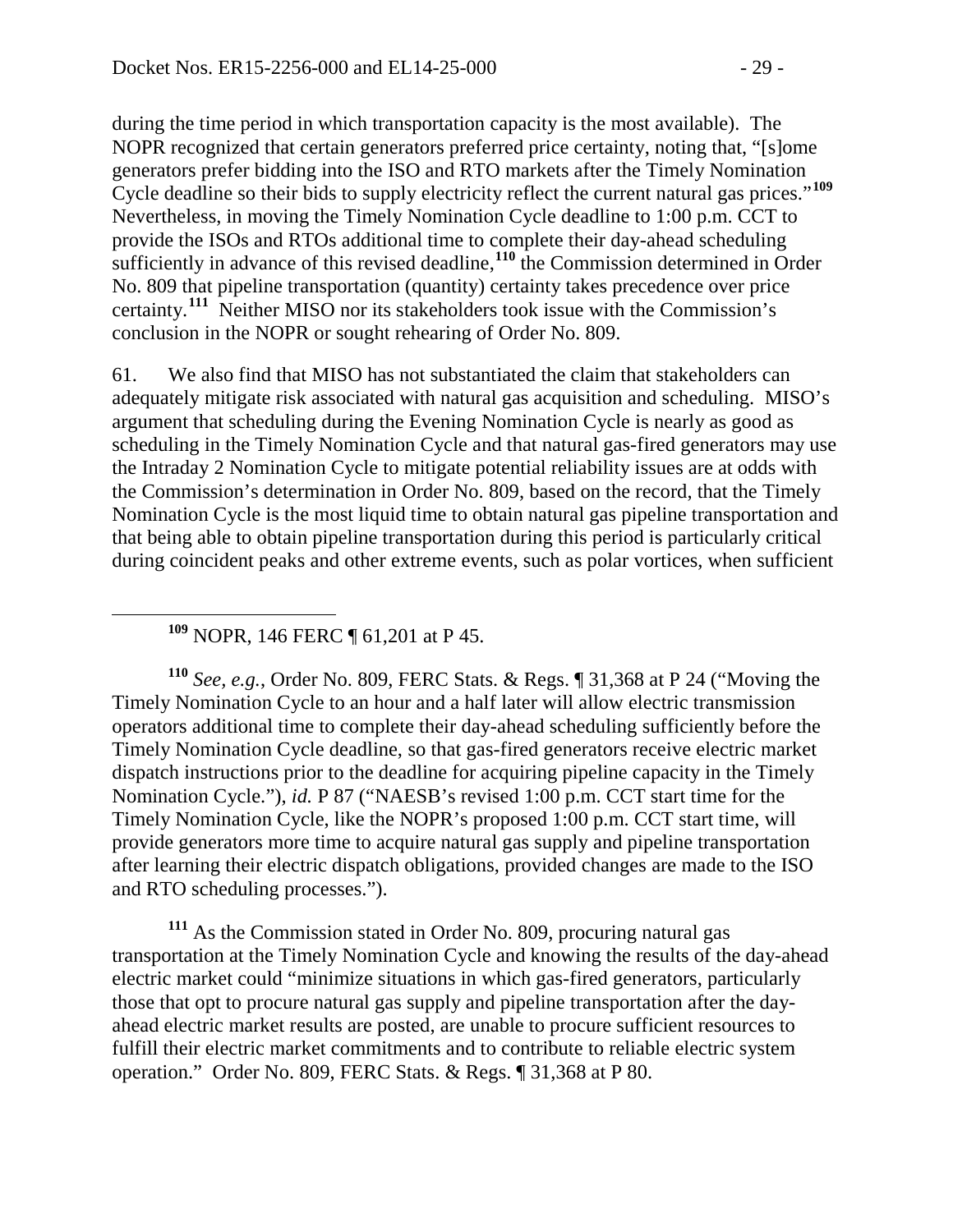pipeline capacity on pipelines may not be available. **[112](#page-29-0)** For example, after the Timely Nomination Cycle, a significant portion of natural gas pipeline transportation is already committed and, even if the generator obtains pipeline secondary firm capacity, it may not be able to change receipt or delivery points since subsequent nominations cannot bump already scheduled firm service. Similarly, Alliant and MidAmerican's argument that MISO should not be required to make wholesale changes to its electric day to address what they describe as rare events conflicts with these objectives. We agree with NRG Companies II that the observation that MISO and its members may not yet have experienced gas scheduling challenges is insufficient justification for MISO's failure to post its day-ahead commitments sufficiently in advance of the Timely Nomination Cycle to allow natural gas-fired generators to better ensure access to pipeline transportation capacity when faced with extreme weather events.**[113](#page-29-1)**

62. We disagree with MISO and commenters that aligning MISO's day-ahead market with the revised Timely Nomination Cycle deadline would provide little benefit to natural gas-fired generators without a change to the natural gas operating day. As the Commission found in Order No. 809, moving the close of the Timely Nomination Cycle from 11:30 a.m. CCT to 1:00 p.m. CCT, even without a change to the Gas Day, "will provide generators more time to acquire natural gas supply and pipeline transportation after learning their electric dispatch obligations, *provided changes are made to the ISO and RTO scheduling processes*."**[114](#page-29-2)** Moreover, the Gas Day and natural gas pipeline

<span id="page-29-0"></span> **<sup>112</sup>** *See, e.g.*, Order No. 809, FERC Stats. & Regs. ¶ 31,368 at P 9; 206 Order, 146 FERC ¶ 61,202 at P 5.

<span id="page-29-1"></span>**<sup>113</sup>** As discussed earlier, MISO has expressed concern regarding the potential for inadequate gas infrastructure in the future. *See, e.g.*, MISO Comments, Coordination between Natural Gas and Electricity Markets, Docket No. AD12-12-000 at 1-2 (filed Mar. 30, 2012) ("Although MISO does not anticipate any difficulties in procuring sufficient natural gas supplies, certainly not 'prior to the next heating season,' MISO supports the effort to begin this discussion now. MISO believes that since the Commission last reviewed natural gas/electricity coordination, and concluded that regional solutions were adequate to address regional problems, little has changed that would require a different answer. But . . . significant changes in the U.S. energy industry will soon require attention within each region to continue a safe and reliable energy supply using natural gas and electricity. What is changing is that large volumes of natural gas are being developed in areas for which the existing infrastructure may be inadequate, and environmental regulation will force coal fired generation retirements and a greater dependence on natural gas generation.").

<span id="page-29-2"></span>**<sup>114</sup>** Order No. 809, FERC Stats. & Regs. ¶ 31,368 at P 87 (emphasis added); *see also* 206 Order, 146 FERC ¶ 61,202 at P 16.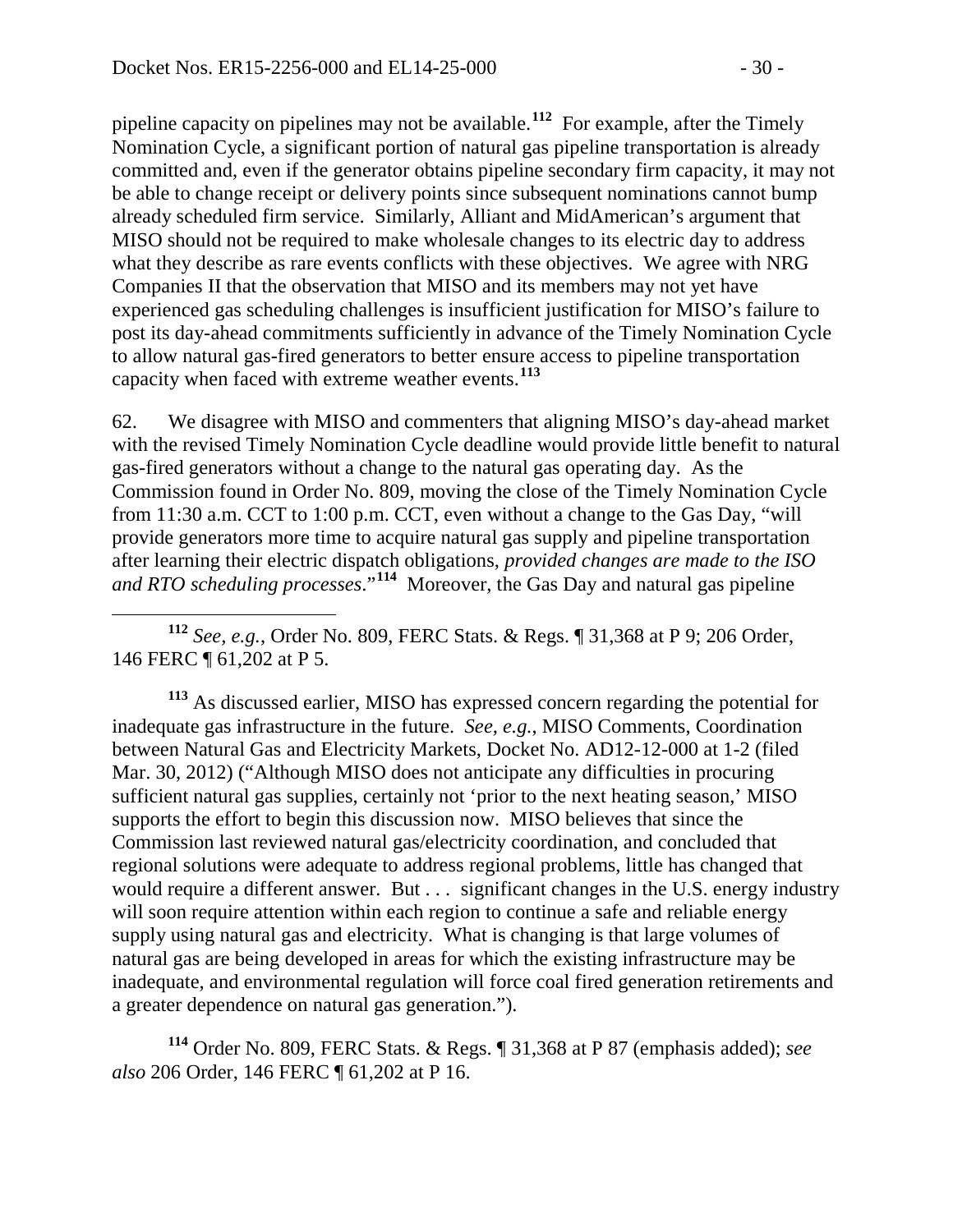transportation scheduling address two separate concerns. The Gas Day addresses only the question of the time period when schedules become effective. Scheduling involves the ability to obtain natural gas pipeline transportation regardless of the timing of the Gas Day. Having the opportunity to schedule during the Timely Nomination Cycle will

provide gas-fired generators with the greatest opportunity to obtain reliable natural gas transportation capacity for the next Gas Day, without regard to when that Gas Day begins.

63. Therefore, we find that MISO has failed to show cause that it not be required to post its day-ahead market results sufficiently in advance of the revised Timely Nomination Cycle deadline. Thus, we find that MISO's existing Tariff and its proposed Tariff revisions are unjust and unreasonable, and we reject MISO's compliance filing.

64. Accordingly, we direct MISO to submit a further compliance filing within 30 days of the date of issuance of this order adjusting the time at which the results of MISO's day-ahead energy market and reliability unit commitment process are posted to a time that is sufficiently in advance of the Timely and Evening Nomination Cycles, respectively. Specifically, we require that MISO move its day-ahead market results posting deadline such that it is at least 30 minutes in advance of the revised Timely Nomination Cycle deadline of 2:00 p.m. EPT (1:00 p.m. CCT) adopted in Order No. 809. Such a Tariff revision would mirror the approaches of ISO-NE and PJM that the Commission has recently approved.**[115](#page-30-0)** We find that this revision will provide natural gas-fired generators in the MISO market with the opportunity to participate in the Timely Nomination Cycle, which would "forward the objective of minimizing situations in which gas-fired generators, particularly those that opt to procure natural gas supply and transportation after the day-ahead electricity market results are posted, are unable to procure sufficient resources to fulfill their electricity market commitments and to contribute to reliable system operation."**[116](#page-30-1)**

65. Further, electric market outcomes may better reflect expected operating costs if gas-fired generators were provided with day-ahead market results sufficiently in advance of the revised Timely Nomination Cycle deadline. **[117](#page-30-2)** As explained in the 206 Order and in Order No. 809, if gas-fired generators know whether they were committed in the dayahead electricity market prior to the Timely Nomination Cycle, these generators might

<span id="page-30-2"></span><span id="page-30-1"></span><span id="page-30-0"></span>**<sup>115</sup>** *ISO New England Inc.*, 153 FERC ¶ 61,211 (2015); *PJM Interconnection, L.L.C.*, 153 FERC ¶ 61,209.

**<sup>116</sup>** 206 Order, 146 FERC ¶ 61,202 at P 16.

**<sup>117</sup>** *Id.* P 17; Order No. 809, FERC Stats. & Regs. ¶ 31,368 at P 80.